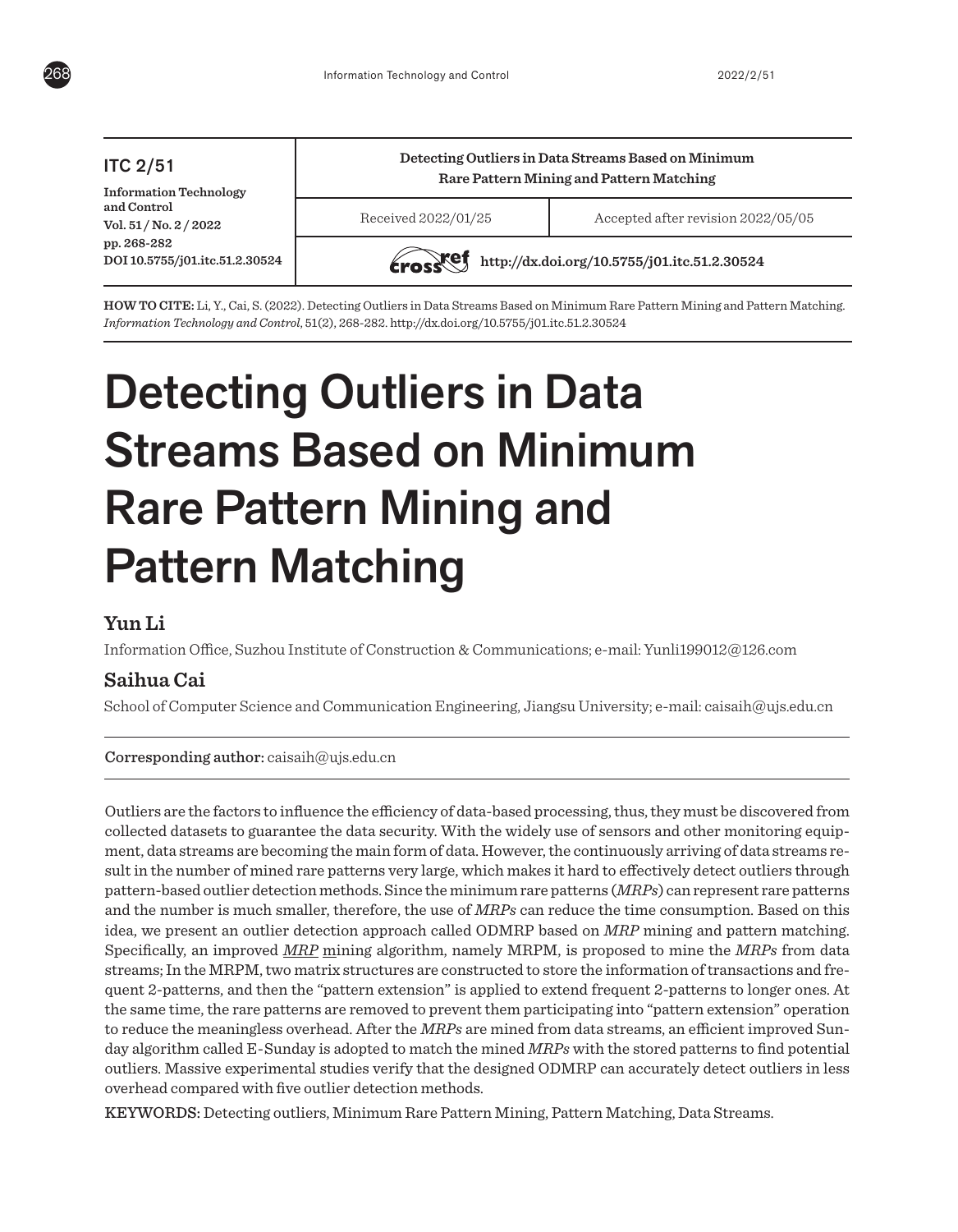# 1. Introduction

The scale of collected data streams shows a sharply increasing trend in every area with the widespread use of various technologies [30], such as IoT technology, information technology, network technology and so on. Compared with static datasets, data streams are the data generated in the form of continuous stream [16, 20] and they are generated very quickly. However, almost all collected data streams contain abnormal data (called outliers), where outliers are the noise caused by sensors themselves, external disturbance, etc. Since outliers are the main reasons that will mislead the accuracy of data-based operations, thus, they must be found as quickly as possible to guarantee the data security. Compared with normal data, outliers are rarely appearing and are significant different with most observations [18], thus, outlier detection (OD) is composed of the mining of rare patterns and the detection of outliers. In general, the mining of rare patterns is the pre-step of the detection of outliers, which provides specific patterns for discovering outliers in data streams more accurately.

In the process of OD, data mining is an important phase, it mines rare patterns through pattern mining algorithms, where rare patterns are the patterns whose *support* value is less than the predefined minimum *support* threshold (denoted as *min\_sup*) and *support* means the appearing frequency of a certain pattern. Through the mining of rare patterns, outliers can be described more accurately. After the mining of rare patterns, it enters to detecting outlier phase, where pattern matching is a frequently used technology in this phase, it aims to examine the mined rare patterns with the patterns stored at outlier pattern library. In addition to pattern matching, the statistical analysis technology and machine learning technology are also used in OD. In recent years, some OD algorithms, such as clustering-based [21, 24, 27], distance-based [3, 13], density-based [28, 35, 36], model-based [5] have also been used in practical applications of specific domains.

Compared with above mentioned OD methods, pattern matching-based method [8] additionally considers the appearing frequency of contained patterns. Because pattern matching-based methods consider two characteristics of the outliers, therefore, they are very efficient. In pattern matching-based method, once the outlier pattern library is established, it only needs to check whether the patterns contained in current transaction match the patterns contained in outliers, which makes it easier to execute. However, the following two limitations also exist in current pattern matching-based OD methods: (1) The huge scale of data streams makes the time cost on generating conditional trees by FP-Growth [17] very long, which leads to the huge overhead on pattern mining phase; (2) The time usage on pattern matching phase is very long for the huge scale of mined rare patterns.

Motivated by afore-mentioned limitations, we adopt the strategy of mining minimum rare patterns (*MRPs*) instead of mining rare patterns (*RPs*) to detect outliers because *MRPs* can represent all *RPs* with the advantages of relatively smaller number. With this idea, we first propose a MRPM (minimum rare pattern mining) algorithm to effectively mine *MRPs* in the data streams, it reduces much time via discarding *RPs* directly before "pattern extension" operation; And then we propose the ODMRP (outlier detection based on *MRPs*) method to quickly discover outliers using an efficient pattern matching algorithm called E-Sunday. The contributions of this paper are concluded as follows:

- **1** We construct a matrix to store item information of each transaction to support the mining process only needs scan data streams for one time. In addition, we also construct another matrix to save the *support* value of frequent patterns with a length of 2 to guide quickly conducting the "pattern extension" operations.
- **2** We propose an improved minimum rare pattern mining algorithm called MRPM to mine *MRPs* in the data streams.
- **3** We design an OD method called ODMRP to effectively detect outliers in the data streams through matching the mined *MRPs* with the stored patterns in outlier pattern library using E-Sunday algorithm.
- **4** We conduct substantial experiments to test the ODMRP method, and the results verify that ODM-RP can detect outliers in the data streams with a higher accuracy as well as a shorter time usage.

The remainder can be organized as follows. Some related works are reviewed in Section 2. The preliminaries and anti-monotonic constraint property are introduced in Section 3. The framework of OD, *MRP*

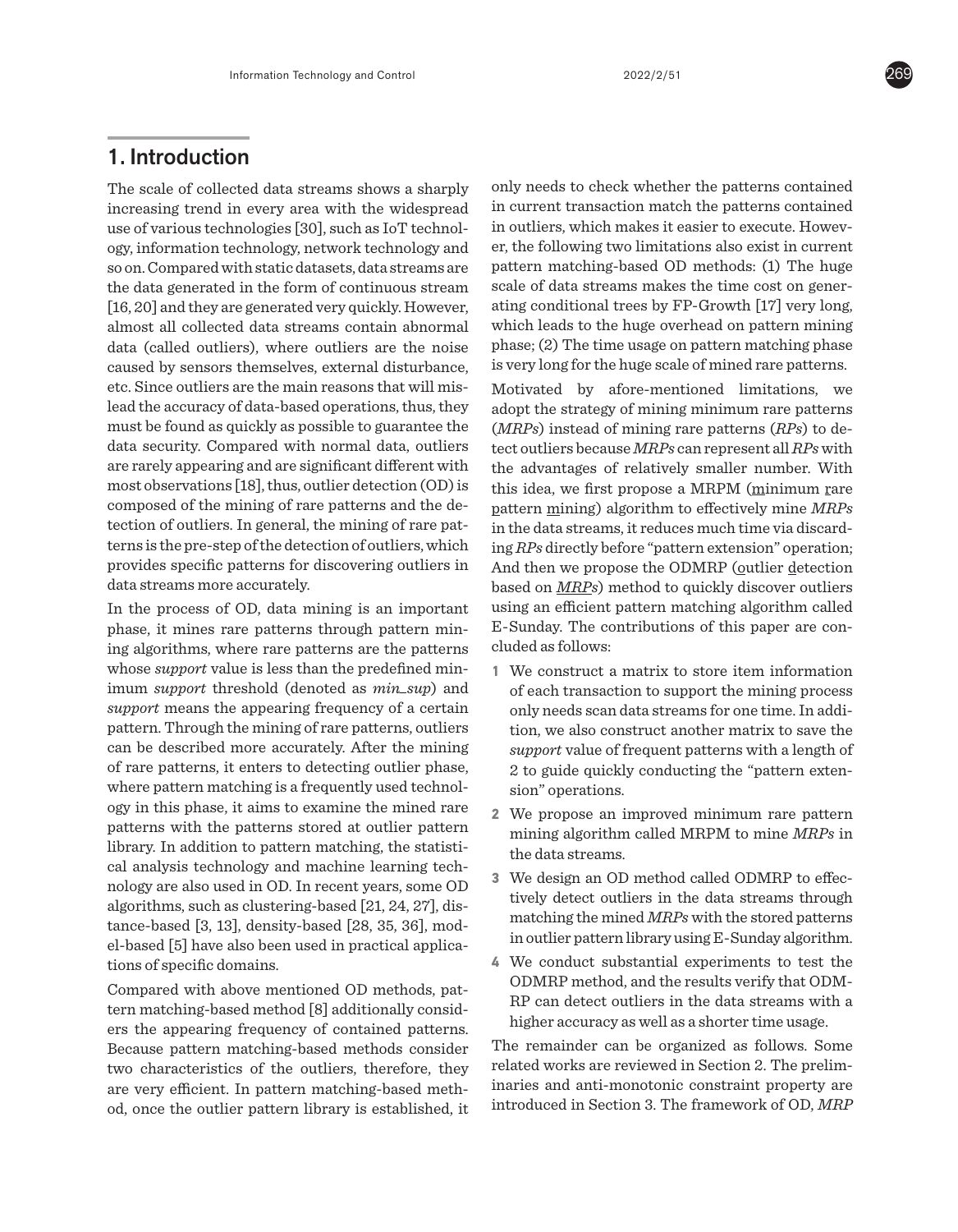mining method and pattern matching method are presented in Section 4. The empirical studies and experimental analysis are stated in Section 5. The conclusion and future work are discussed in Section 6.

# 2. Related Work

This section briefly reviewed the related work of rare pattern mining and OD for data streams.

## **2.1. Rare Pattern Mining**

Rare pattern mining is an essential part of pattern matching-based OD methods, which can provide patterns for carrying out pattern matching operation. The mining of rare patterns is mainly based on candidate generation method [2] and pattern growth method [17].

In the research of candidate generation-based method, a breadth-first hierarchical lattice traversal (from long pattern to short pattern in turn) algorithm [33] was designed to mine rare patterns in less time, but this method demanded higher memory. Through using anti-monotonic properties and top-down traversal strategy to reduce meaningless time cost, the AfRIM algorithm [1] was proposed to mine the rare patterns; However, the time cost of AfRIM algorithm was also very long, which influenced its usage. Unlike AfRIM algorithm, a bottom-up strategy (sequentially from short pattern to long pattern) was adopted in the ARIMA algorithm [32] to mine all rare patterns; However, the mining of rare patterns in ARIMA algorithm need to store all rare patterns and it has been proved very expensive in storage space.

In the research of pattern growth-based method, the pruning strategy was usually used to reduce the scope of pattern search, and then the RP-Tree algorithm [34], IWI Miner algorithm [7] and MIWI Mine algorithm [7] were proposed to quickly find potential rare patterns. The efficiency of pattern growthbased methods is higher than that of other category, but these methods need to generate a large amount of condition trees to carry out pattern mining operations, which would consume huge memory.

# **2.2. Outlier Detection for Data Streams**

Outlier detection (OD) for data streams is an important technology to ensure the data quality, it has received constant attention in these years. In this section, we reviewed some classic OD methods for data streams based on clustering algorithms, distance and density calculation, and association mining.

**Clustering-based methods:** This category of OD belongs to unsupervised method, it first clusters the data samples and then describes the small clusters as outliers. To detect outliers with less time, an online clustering-based method called CluStreamOD [25] was proposed to accelerate the detection speed by placing potential outliers in secondary memory for analyzing them in the future. However, CluStreamOD was not available when processing large scale data streams because it used high memory usage to exchange short time consumption. In these years, detecting outliers at any time was obtained more attention, and the Any-Out [4] was proposed in a hierarchical manner. However, the memory usage of AnyOut was very heavy. In addition, based on the idea of incremental clustering algorithms, an incremental clustering-based method [23] was proposed using *k*-means algorithm to improve its detection accuracy.

**Distance-based methods:** This category of OD method detects outliers through the calculation of distance between each data sample in the data streams, where the data farther away from their neighbors are determined as outliers. As the first distance-based OD method, KNN [26] detected outliers based on the distance of a point to its  $k^{\text{th}}$  nearest neighbor, where the ranked top *n* points whose distance to its  $k<sup>th</sup>$  nearest neighbor is larger than predefined distance was recognized as outliers. To realize multiple queries, an online OD framework called PSOD [38] that supporting parameter space was presented, it eliminated redundant query requests with a series of shared policies in the environment of sliding window, thereby improving time efficiency. Although PSOD could quickly detect outliers, but no corresponding strategy has been proposed for improving its detection accuracy. Aimed at the problem of OD on uncertain data streams, a new algorithm called CUOD [12] was proposed to quickly detect outliers using probability pruning technology. However, the detection accuracy of CUOD was highly depended on three parameters, which causes its detection would be very worse once the parameters were set not efficient. In addition, the Mahalanobis distance and Mahalanobis spatial were used to measure the abnormal degree [36], which could improve the detection efficiency.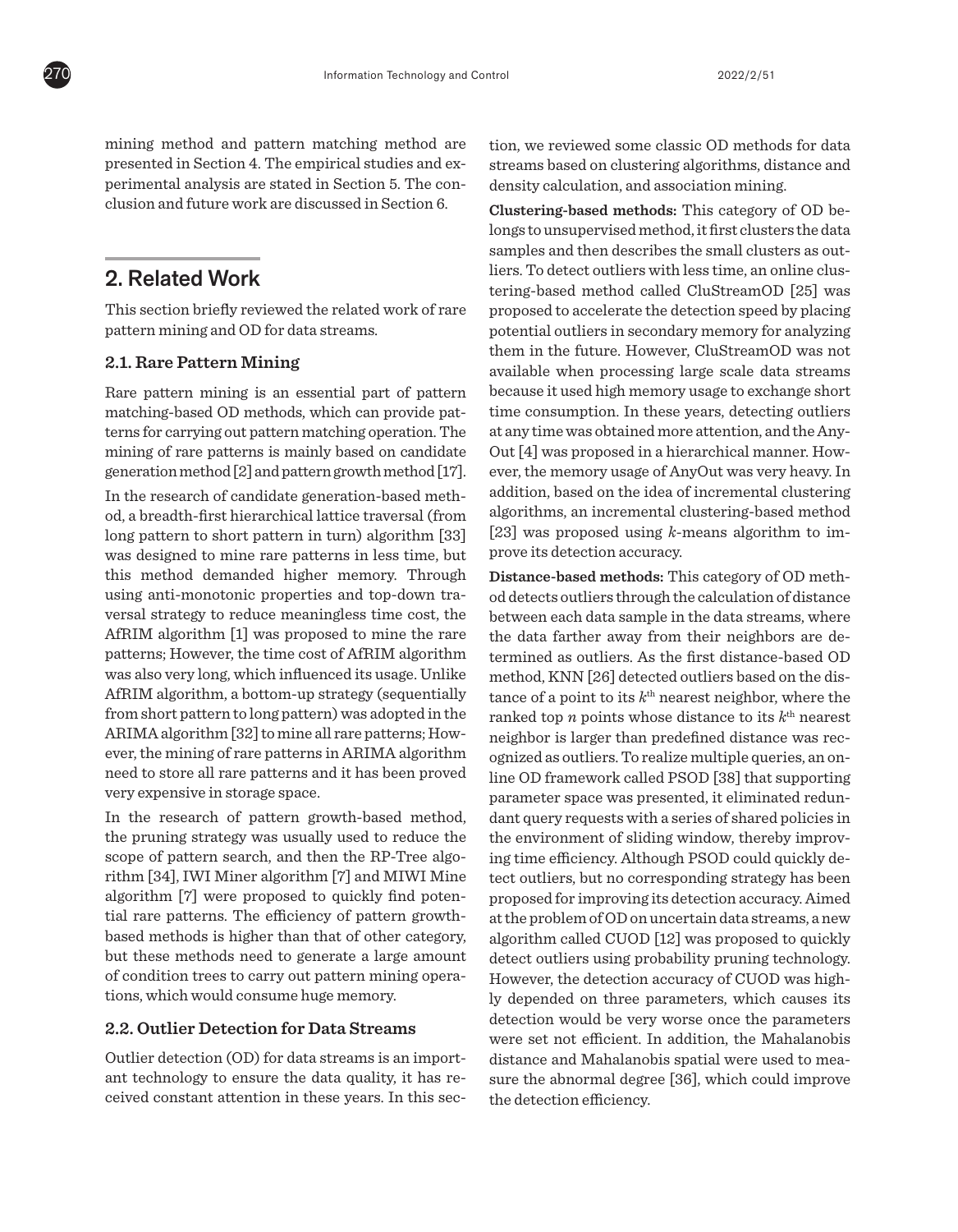**Density-based methods:** This category of OD method detects outliers through comparing the density of each data sample and then determines the data sample with low density as outlier. To solve the problems that existing methods could not detect local outliers in limited memory, a memory-efficient local OD algorithm called MiLOF [29] and a flexible extended version called MiLOF\_F [29] were designed to detect outliers in the data streams. The proposed two algorithms could achieve relatively high detection effects in less memory usage, but the overhead was slightly long. To improve the time efficiency and detect outliers from real-time distributed multimedia network data streams, a storm-based method called KDEDis-StrOut [39] was proposed through incremental updating kernel density estimation (KDE) and using star topology model, it overcame the problems of the low precision and high communication of the previous methods.

**Association mining-based methods:** Association mining-based method performs OD operation through analyzing the associations between data instances. As the first association mining-based method, FindFPOF [19] was proposed with a low detection accuracy under large *min\_sup* values, as well as low time efficiency because of the huge scale of mined frequent patterns. Considering the large scale of rare patterns under large *min\_sup* values and thus providing more patterns for detection phase, minimal rare itemset-based anomaly detection method (called MRI-AD) [9] was realized to enhance the detection accuracy of FindFPOF method, but its detection accuracy showed a decrease trend under smaller *min\_sup* values. Furthermore, a maximal frequent pattern-based OD method called MFP-OD [11] and a minimum infrequent itemset-based outlier detection method called MiFI-Outlier [10] were proposed to mine outliers in the uncertain data streams, where MFP-OD is more efficient under smaller *min\_sup* values and MiFI-Outlier is vise.

In 2017, the DMFI [8] was proposed to discover potential outliers in the data streams using a maximal frequent pattern mining technology and a pattern matching algorithm. Extensive experiments verified the time consumption of DMFI method is obviously decreased, but the detection accuracy is very worse (almost decreased to 10%) under large *min\_sup* values. The reason for appearing low detection accuracy of DMFI method is that the number of mined maximal frequent

**\_** minimum infrequent itemset-based outlier detection

patterns becomes more less and the maximal frequent pattern has some difference with the feature of "appearing rarely" of outliers. Different with DMFI, the proposed ODMRP method detects potential outliers based on the mining of minimum rare patterns, which can solve the problem of DMFI method.

# 3. Preliminaries and Anti-monotone Constraint Property

Before presenting the main idea of the proposed pattern matching-based OD method, we introduce some preliminaries at first, and then provide the anti-monotone constraint property and its proof process.

# **3.1. Preliminaries**

Different with static dataset, data stream (*DS*) is composed of continuously transactions (*T*), that is,  $DS=\{T_1, T_2, T_3, ..., T_n, ...\}$ , where each transaction is composed of a set of items (also called 1-pattern, that is the pattern with a length of 1). For two patterns *A* (with the length of *k*, called *k*-pattern) and *B* (with the length of *m*, called *m*-pattern) (*k*>*m*), *A* is the subset of *B* and *B* is the superset of *A* once all 1-patterns existing in *A* are also contained in *B* [10], while the "pattern extension" operation indicates extending the frequent subsets to supersets.

We then use the data streams listed in Table 1 to state the definitions, where the *min\_sup* is set to 0.5 and the size of sliding window (|*SW*|) is set to 5 in this example.

| Table 1 |  |  |
|---------|--|--|
|         |  |  |

Table 1

A specific data stream

| Transaction  | Items                            | Transaction                   | <b>T</b> tems                                    |
|--------------|----------------------------------|-------------------------------|--------------------------------------------------|
| $T_{\rm{H}}$ | $\{p_{2}, p_{4}, p_{5}\}$        | $T_{\rm o}$                   | $\{p_{\rho}, p_{\rho}, p_{\kappa}, p_{\kappa}\}$ |
| $T_{\rm g}$  | $\{p_{1}, p_{2}, p_{4}, p_{6}\}$ | $T_{\rm a}$                   | $\{p_{\rho}, p_{\rho}, p_{\mu}, p_{\epsilon}\}\$ |
| $T_{\kappa}$ | $\{p_{2}, p_{5}, p_{6}, p_{7}\}$ | $T_{\scriptscriptstyle\rm g}$ | $\{p_{1}, p_{2}, p_{6}, p_{7}\}$                 |
| $T_{\gamma}$ | $\{p_{2}, p_{3}, p_{5}\}$        |                               |                                                  |

**Definition 1.** *Support* **(***sup***):** The appearing frequency of pattern {*pi* } in *DS* is defined as *support*, it is calculated as  $sup(\{p_i\}) = count(p_i, DS) / |SW|$ , where  $count(p_i, DS)$ is the number of pattern {*pi* } contained in *DS*.

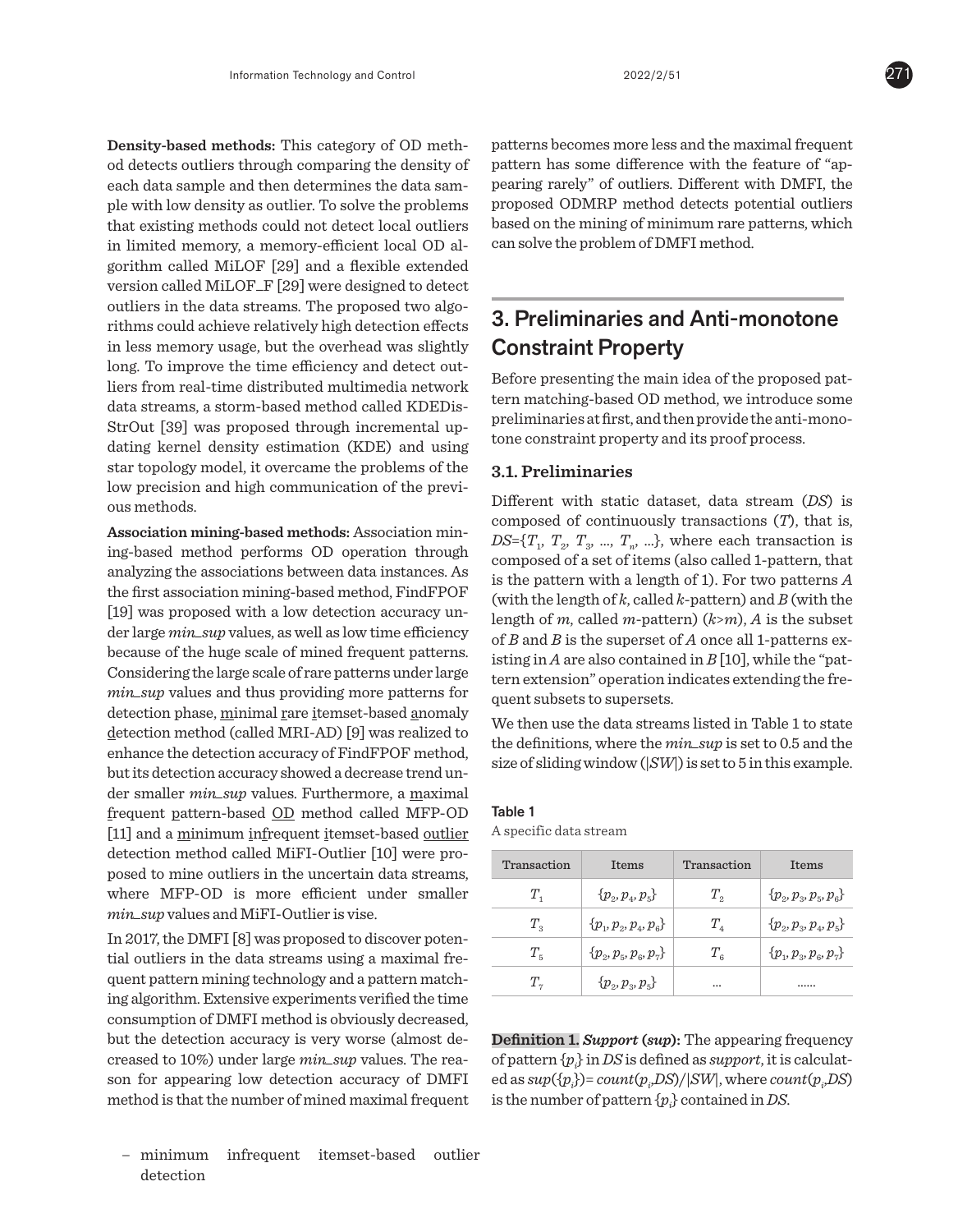

In this example,  $\{p_2\}$  is existing in  $T_1, T_2, T_3, T_4$  and  $T_5$ of current *SW*, thus,  $sup({p_2})=5/5=1$ ; Pattern  ${p_1, p_2}$  is only existing in  $T_1$ , thus,  $sup({p_1, p_2})=1/5$ .

**Definition 2.** *Rare pattern* **(***RP***)** *& Frequent pattern (FP):* For a pattern  ${p_i}$ , if its *support* is less than  $min\_sup$ , it is a *RP*; Otherwise,  $\{p_i\}$  is a *FP*.

In this example, pattern  $\{p_1, p_2\}$  is only existing in  $T_3$  of current *SW*,  $sup({p_1, p_2})=1/5<0.5$ , thus,  ${p_1, p_2}$ is a *RP*; Pattern  $\{p_2, p_4\}$  is existing in  $T_1$ ,  $T_3$  and  $T_4$ ,  $\sup({p_2, p_4})=3/5$ >0.5, thus,  ${p_2, p_4}$  is a *FP*.

# **Definition 3.** *Minimum rare pattern* **(***MRP***)***:* For a *RP* of current *SW*, *sup*({*p*1,*p*2})=1/5<0.5, thus, {*p*1,*p*2} is a  $\{p_i\}$ , if all its subsets belong to *FP*, it is an *MRP*.

In this example, pattern  $\{p_1\}$  is only existing in  $T_3$  of current *SW*,  $\sup({p_1})=1/5<0.5$ , and any subset of it not belongs to  $RP$ , thus, it is an  $MRP$ . However, for pattern  $\{p_1, p_2\}$ , although  $sup(\{p_1, p_2\})=1/5$ <0.5, but its  $\text{subset } \{p_1\} \text{ is a } RP, \text{thus}, \{p_1,p_2\} \text{ is not a } MRP.$ 

# 3.2. Anti-monotone Constraint Property

In the mining of *FPs* or *MRPs*, the number of extensible patterns is very critical to the final time usage, which causes the use of anti-monotonic constraint property is essential to cut meaningless time cost In the "pattern extension" operations of *RPs*.

**Theorem 1.** Assume that  $\{X^k\}$  is a rare *k*-pattern, then any superset {*Xk*+1} of {*Xk* } is also a *RP*. usage, which causes the use of anti-monotonic constraint property is also a  $\alpha$  means of  $\alpha$ 

**Proof.** Since  $\{X^{k+1}\}\$ is the superset of  $RP\ \{X^k\}$ , that is, *X<sup>k</sup>*⊆*X*<sup>k+1</sup>, it follows that *sup*(*X*<sup>k+1</sup>)≤*sup*(*X*<sup>k</sup>)<*min\_sup*. In this case, any superset  $\{X^{k+1}\}\text{ of }\{X^{k}\}\text{ is also a }RP$  once  $\{X^k\}$  is a *RP*.

As is verified in Theorem 1 that once current pattern  $\{p_i\}$  is a *RP*, then, any superset of  $\{p_i\}$  is also a *RP*, thus, *Xhe* "pattern extension" operation on  $\{p_i\}$  is meaningless. The use of anti-monotonic constraint property can help to reduce extensible patterns, and thus saving the time cost.

# 4. Detecting Outliers in Data Streams **4. Detecting Outliers in Data Streams**

Many previous OD studies [3, 13, 28, 35, 36] have not considered the appearing frequency of each data sample in the detection process, thus, the detected outliers could not fit their two characteristics well. Different with these OD methods, the appearing frequency of patterns is also considered as an important factor

that will influence the detection accuracy in pattern matching-based method [8], thus, its detection accuracy is much higher. However, with the rapidly generation of *DS*, the time cost of traditional pattern matching-based OD is very long because of the large amount of *RPs* can be mined. Therefore, some improvements are required to decrease the number of mined patterns to reduce the time consumption. Based on this requirement, we design an OD method called ODMRP based on *MRPs* to detect outliers in the DS in less time cost as well as high detection accuracy under large  $min\_sup$  values.

#### **4.1. The Framework of ODMRP**  $\overline{a}$  as  $\overline{a}$  as  $\overline{a}$ e **F** ramework of ODMRP

The framework of ODMRP method is shown in Figure 1, it is composed of *MRP* mining module and OD module.  $\mathbf{F}_{\mathbf{p}}$  and  $\mathbf{F}_{\mathbf{p}}$  method is shown is shown in the  $\mathbf{F}_{\mathbf{p}}$ 

## Figure 1

The framework of ODMRP method **Figure 1**



In the *MRP* mining module, the information of each data sample in *DS* is saved in the constructed matrix structure first, which leads to the mining of *MRPs* on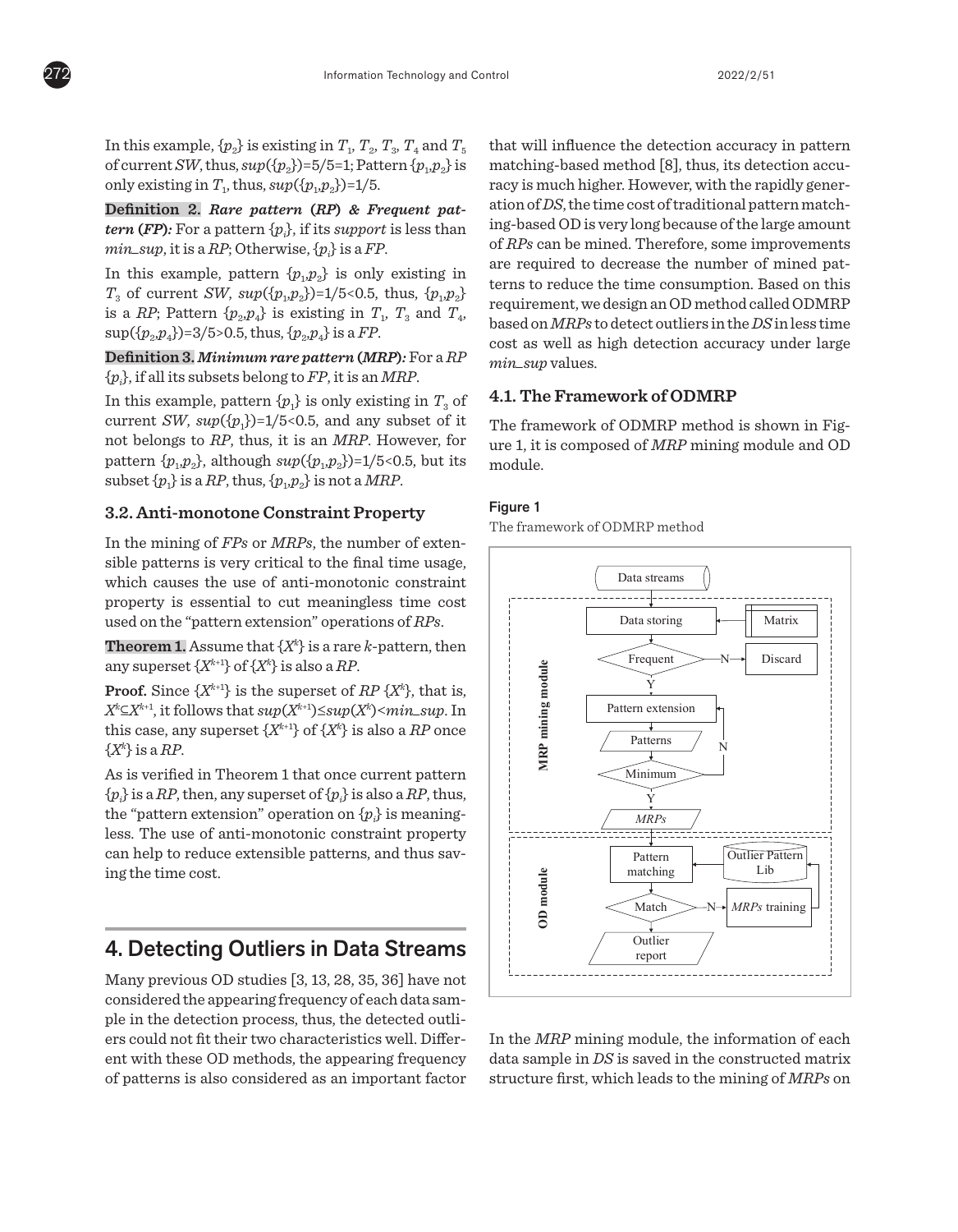the base of scanning the matrix structure rather than scanning the *DS* for several times. In addition, instead of storing all 1-patterns in the matrix structure, the rare 1-patterns are *MRP* and they need not store in matrix structure and do not participate follow-up pattern mining operations. With the above operations, the scale of extended patterns is obviously reduced, which can further improve the time efficiency. In the OD module, the mined *MRPs* are matched with the patterns saved in outlier pattern library (OPL) using pattern matching algorithm. And then, the OD report is returned based on the matching result.

In the process of pattern matching-based OD, the patterns stored in OPL that used to perform pattern matching operation are the decisive factors in reflecting the test results, which results in the training of *MRPs* is very critical. Therefore, once the transactions are determined to be real outliers, the *MRPs*  contained in these transactions would be stored in OPL to increase the number of patterns used in pattern matching, thereby further improving the accuracy of outlier determination.

# **4.2. The Mining of** *MRPs*

Instead of scanning the *DS* to mine *MRPs*, we design a matrix structure  $M<sub>1</sub>$  to save the information of frequent 1-patterns and thus reducing the scanning times of *DS*. Furthermore, we design a two-dimensional matrix structure  $M<sub>2</sub>$  to save the information of frequent 2-patterns to guide "pattern extension" operations. And then, we propose the MRPM (*MRPs* Mining) algorithm with the use of anti-monotonic constraints. The details of MRPM algorithm are shown as follows.

## **4.2.1. The Storage Structure of MRPM Algorithm**

In the proposed MRPM algorithm, two matrix structures of  $M_1$  and  $M_2$  are used to accelerate the mining speed of *MRPs*.

Assume that |*SW*| is *a* and the number of different items in the transactions of current *SW* is *b*, then,  $M_1$  has a size of  $(a+1)^*b$ , where the last row saves the support value of each different item and the *i*<sup>th</sup> row saves the *count* value of each item in transaction  $T_i$ . Once item  $\{p_a\}$  is existing in  $T_b$ , then, the corresponding place is marked as 1; Otherwise, number "0" is written in the corresponding place of  $M<sub>1</sub>$ . In order to simulate the environment of stream, the processed

transactions are replaced by new ones (denoted as  $T_c$ ) once they are arriving at the *SW*, and the position of new transaction  $T_c$  is calculated with the formula of  $new_pos = c$ %*a*. Through the construction of  $M_1$ , the mining process of *MRPs* does not need to scan the *DS* again, which can reduce the time usage of time-consuming scanning operations.

Although the use of  $M<sub>1</sub>$  can accelerate the mining speed in the view of reducing scanning times of *SW*, however, reducing the number of extensible patterns is more critical to the improvement of time efficiency. To reduce extensible patterns, judging whether the 2-patterns can be further extended is the starting point, and the discard of inextensible 2-patterns can reduce the scale of extensible patterns to a great extent. In this case, it is necessary to build  $M<sub>2</sub>$  to save the information of extended 2-patterns. Once the *support* of 2-pattern is not less than *min\_sup*, number "1" is recorded in the corresponding position of  $M<sub>2</sub>$ ; Otherwise, number "0" is written in the matrix structure. The construction of  $M_2$  is very important for the determination of whether the frequent 2-patterns can be further extended. In addition, with the use of  $M<sub>2</sub>$ , the items that cannot be extended are easily to find, which is benefit to discard the *RPs* and further reduce the time usage.

## **4.2.2. The Main Idea of MRPM Algorithm**

When new *DS* come into the *SW*, the item information is stored into  $M<sub>1</sub>$  to construct the matrix structure, and then the *count* value of each item in current *SW* is added to calculate the *support* value, which is stored in the last row of  $M_1$ . After  $M_1$  is built, the rare 1-patterns are not added to participate follow-up "pattern extension" (which indicates to connect a *k*-pattern right to another *k*-pattern with a same prefix of length (*k*-1)), and they are saved in minimum rare pattern library (MRP\_L). For the remaining frequent 1-patterns, they are used to extend to 2-patterns, and then the *support* value of each 2-pattern is calculated and saved in the corresponding position of  $M<sub>2</sub>$  to construct it. Because the items existing in  $M<sub>2</sub>$ are frequent 1-patterns, thus, once the *support* value of 2-patterns is less than *min\_sup*, these 2-patterns should be stored in MRP\_L.

With the construction of  $M_{2}$ , if the number of "1" of pattern  $\{p_a\}$  in one row is not less than 2, 2-pattern prefixed by  $\{p_a\}$  can be extended to 3-pattern; Other-

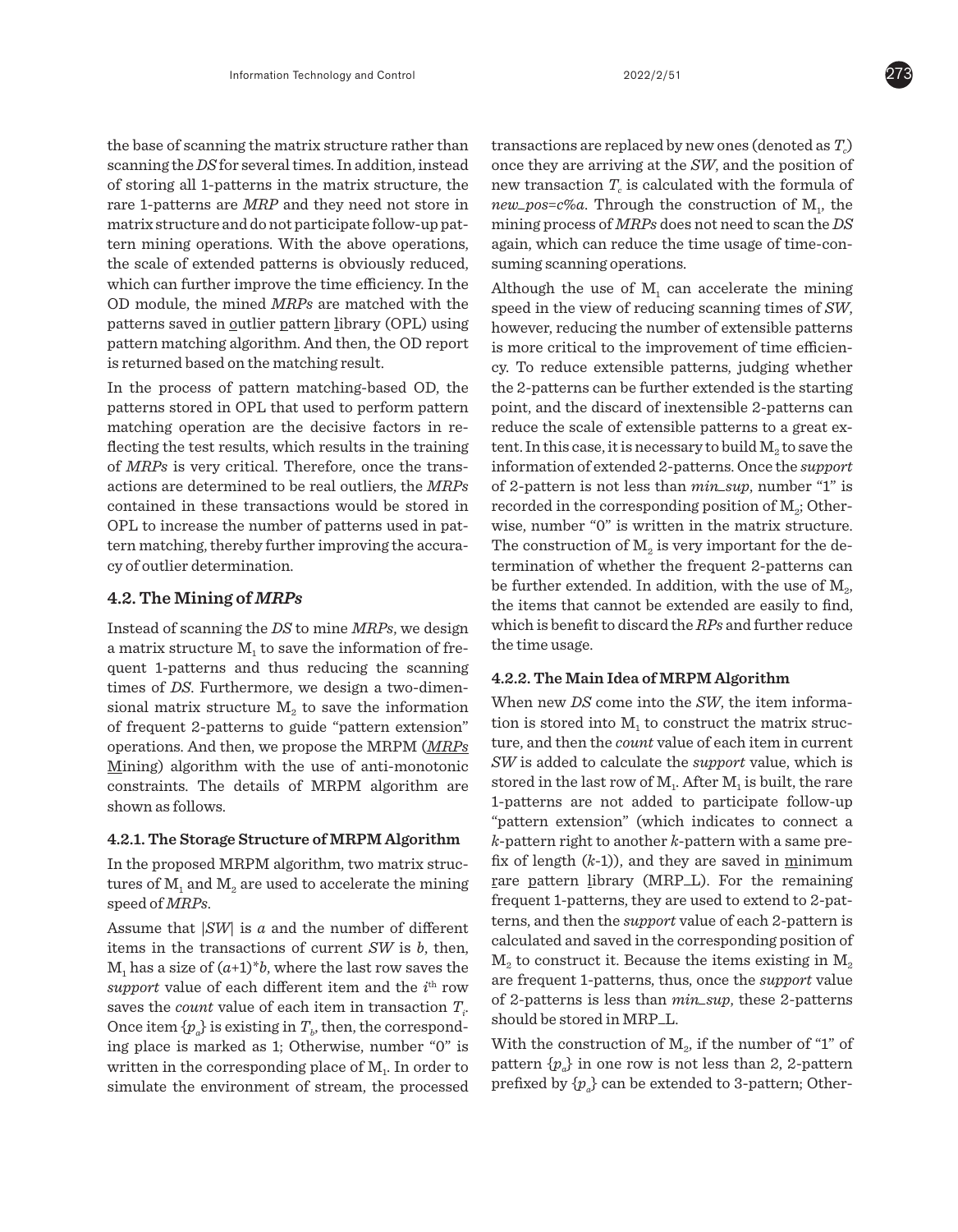wise, it cannot be further extended. For the extended 3-pattern, its *support* value is calculated by "AND" operation, the frequent 3-pattern is retained, otherwise, it would be regarded as potential *MRP*. Repeat the above operations until no longer patterns can be extended in the transactions in current *SW*. And then, the potential *MRPs* (their length must exceed 2) are checked to determine whether any subset is existing in MRP\_L to mine true *MRPs*. The pseudo-code of MRPM algorithm can be concluded in Algorithm 1.

**Algorithm 1:** *MRPM*

**Input:** Data stream (*DS*), *min\_sup* **Output:** *MRPs*

- 01.**for** each transaction in *DS* **do**
- 02. construct  $M<sub>1</sub>$  to store item information
- 03. calculate *support* value of each pattern
- 04. **for** each 1-pattern  $\{p_a\}$  in M<sub>1</sub> do
- 05. **if**  $sup(p_a)$ <*min\_sup* **then**
- 06.  $\{p_a\} \rightarrow \text{MRP\_L}$
- 07. **else**
- 08. extend  $\{p_a\}$  with other frequent 1-pattern  $\{p_b\}$ to  $\{p_a, p_b\}$
- 09.  $\{p_a, p_b\} \rightarrow M_2$
- 10. **end if**
- 11. **end for**
- 12.**end for**
- 13.**foreach** frequent prefix  $\{p_{\scriptscriptstyle a}\}$  **do**
- 14. **if**  $num$  "1" in one row of  $\{p_a\}$  is not less than 2 **then**
- 15. extend two frequent 2-ptterns prefixed by  $\{p_a\}$  to  $3$ -pattern  $\{p_{a}, p_{b}, p_{c}\}$ wo frequent  $z$ -p

### 16. **end if**

- 17.  $\textbf{if} \sup(p_a, p_b, p_c) \leq min\_sup \textbf{then}$  $p_{\scriptscriptstyle b}$ , $p_{\scriptscriptstyle c}$ )<mın\_su $p$
- 18. **if** no subset in MRP\_L then
- 19.  $\{p_a, p_b, p_c\} \rightarrow \text{MRP\_L}$  $\epsilon$ <sub>c</sub> $\epsilon$ <sup>--</sup>win.
- 20. **end if**
- 21. **else**
- 22. extend it to longer patterns
- 23. determine whether longer patterns belong to *MRPs* 17. **if** *sup*(*pa*,*pb*,*pc*)<*min\_sup* **then**

22. extend it to longer patterns in the longer patterns in the longer patterns in the longer patterns in the l

- 24. **end if**
- 25.**end for**

```
26.return MRPs in MRP_L
20. end if
                21. else
```
#### **4.2.3. An Example of MRPM Algorithm** 24. **end if**

This subsection uses the example shown in Table 1 to describe the specific operation of MRPM algorithm, where the parameters of  $min\_sup$  and  $|SW|$  are set the same as before.  $D$ 

When  $T_1$  to  $T_5$  in *DS* come in,  $M_1$  is built to save the information of each item in these transactions, and the  $\frac{1}{2}$  constructed  $M_1$  is shown in Figure 2.

## Figure 2

The constructed matrix structure of  $M_1$ 

|  |  | $p_1$ $p_2$ $p_3$ $p_4$ $p_5$ $p_6$ $p_7$<br>$\begin{array}{c cccccc} & r_1 & r_2 & r_3 & r_4 & r_5 & r_6 & r_7 \cr T_1 & 0 & 1 & 0 & 1 & 1 & 0 & 0 \cr T_2 & 0 & 1 & 1 & 0 & 1 & 1 & 0 \cr T_3 & 1 & 1 & 0 & 1 & 0 & 1 & 0 \cr T_4 & 0 & 1 & 1 & 1 & 1 & 0 & 0 \cr T_5 & 0 & 1 & 0 & 0 & 1 & 1 & 1 \cr \end{array}$ |  |  |
|--|--|----------------------------------------------------------------------------------------------------------------------------------------------------------------------------------------------------------------------------------------------------------------------------------------------------------------------|--|--|
|  |  |                                                                                                                                                                                                                                                                                                                      |  |  |
|  |  |                                                                                                                                                                                                                                                                                                                      |  |  |
|  |  |                                                                                                                                                                                                                                                                                                                      |  |  |
|  |  |                                                                                                                                                                                                                                                                                                                      |  |  |
|  |  |                                                                                                                                                                                                                                                                                                                      |  |  |

**Step 1.** Retain the rare 1-patterns and save them

**Step 1.** Retain the rare 1-patterns and save them into MRP\_L. It can be seen from Figure 2 that the *MRPs* are  $\{p_1\}$ ,  $\{p_3\}$  and  $\{p_7\}$ , they are saved into MRP<sub>-L</sub>.

**Step 2.** Construct  $M_2$  to save the information of frequent 2-patterns. Due to the frequent 1-patterns are  $\{p_2\}, \{p_4\}, \{p_5\}$  and  $\{p_6\}$ , thus, the rows of  $\mathbf{M}_2$  are  $\{p_2\}, \{p_4\}$ and  $\{p_5\}$ , and the columns of  $M_2$  are  $\{p_4\}$ ,  $\{p_5\}$  and  $\{p_6\}$ . After that, calculating the *support* of each extended 2-pattern and the corresponding position is marked in "1" if it is not less than  $min\_sup$ , otherwise, it is marked in "0", the specific information is shown in Figure 3. columns of *appoint* of each extend

## Figure 3

The constructed matrix structure of  $M_z$ 

| $p_4$ , $p_5$ , $p_6$<br>$\begin{bmatrix} p_{_2} \left[ \begin{matrix} 1 & 1 & 1 \\ 0 & 0 & 0 \\ p_{_4} \end{matrix} \right] & 0 & 0 \\ p_{_5} \left[ \begin{matrix} 0 & 0 & 0 \\ 0 & 0 & 0 \\ 0 & 0 & 0 \end{matrix} \right] & 0 & 0 \end{bmatrix}$ |
|------------------------------------------------------------------------------------------------------------------------------------------------------------------------------------------------------------------------------------------------------|
|------------------------------------------------------------------------------------------------------------------------------------------------------------------------------------------------------------------------------------------------------|

**Step 3.** Extend frequent 2-patterns to 3-

Step 3. Extend frequent 2-patterns to 3-patterns. Be $f''(1)$  and  $f''(2)$  and  $f''(2)$  to  $f(x)$  to  $f(x)$  to  $f(x)$  ${p_2}$  cause the number of "1" prefixed by  ${p_2}$  is 3>2, it can be further extended. We first select  ${p_{\textit{2}}}, p_{\textit{4}}\}$  and extend it with  $\{p_2, p_5\}$  to  $\{p_2, p_4, p_5\}$ , extend it with  $\{p_2, p_6\}$  to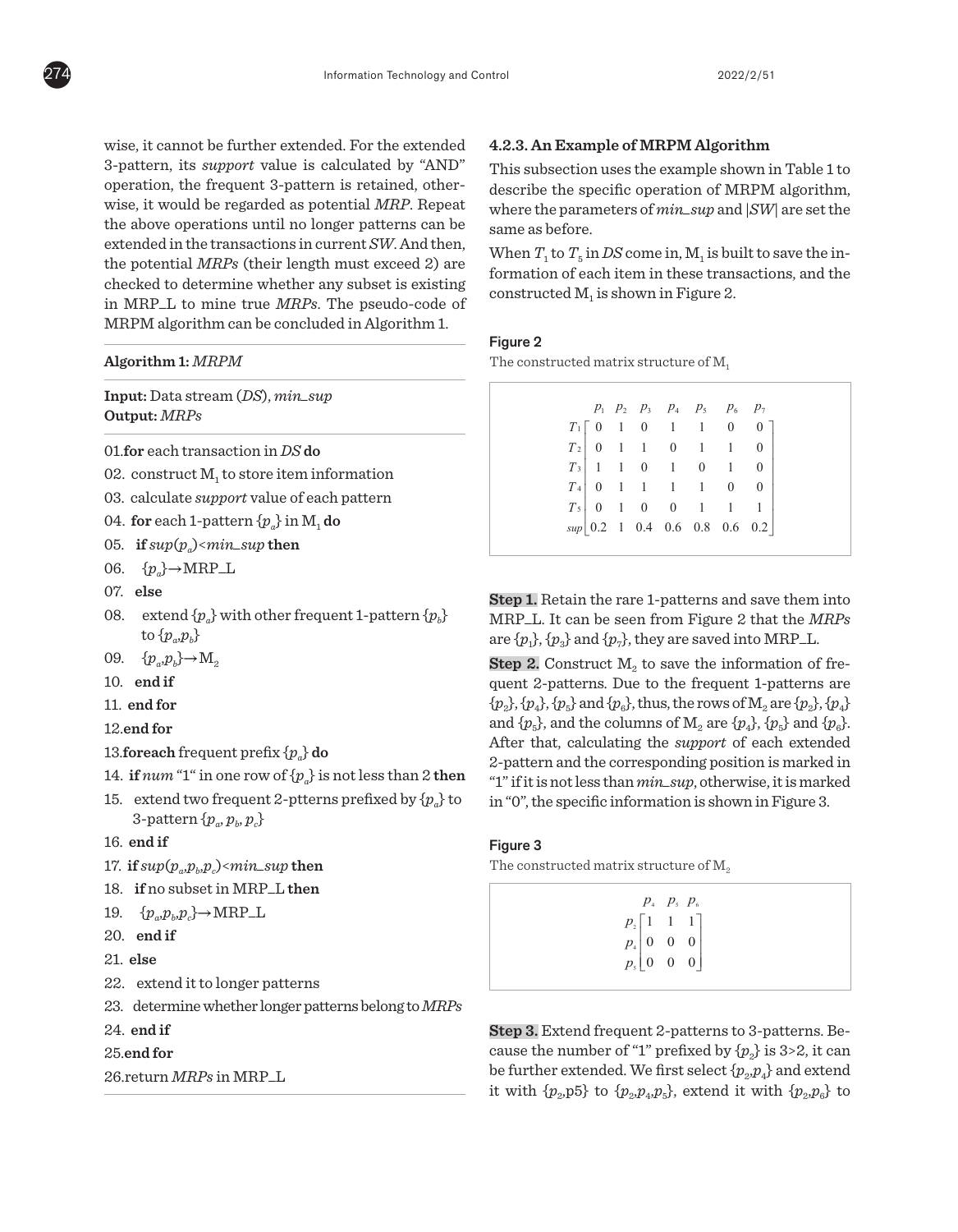$\{p_{\rho}p_{\rho}p_{\rho}\}\text{; And then select }\{p_{\rho}p_{\rho}\}\text{ and extend it with }$  $\{p_2, p_6\}$  to  $\{p_2, p_5, p_6\}$ . Because  $\sup(p_2, p_4, p_5) = 0.4 < 0.5$ ,  $sup(p_2, p_4, p_6) = 0.2 < 0.5, \, sup(p_2, p_5, p_6) = 0.4 < 0.5, \, thus, \, they$ cannot be further extended. For these three extended 3-patterns, since the subsets  $\{p_4, p_5\}$ ,  $\{p_4, p_6\}$  and  $\{p_5, p_6\}$ are *RPs*, therefore, they are not *MRPs*.

After above four steps, the mined *MRPs* are  $\{p_1\}$ ,  $\{p_3\}$ ,  $\{p_{7}\}, \{p_{4}, p_{5}\}, \{p_{4}, p_{6}\}$  and  $\{p_{5}, p_{6}\}.$ 

# **4.3. The Matching of** *MRPs*

In the association mining-based OD methods [9, 10, 11], several deviation indices would be designed through fully considering the potential influencing factors to calculate the deviation degree of each transaction in current *DS*, which leads to the detection accuracy highly depends on the deviation indices. Because the design of deviation indices is very difficult, therefore, pattern matching-based OD method is proposed in recent years to solve the problem of association mining-based OD methods. Different with association mining-based OD methods, pattern mining-based OD methods take the mined *MRPs* match with the *MRPs* saved in OPL to determine whether the transactions are outliers. Specifically, once more mined *MRPs* contained in current transaction match successfully with the *MRPs* in OPL, the transaction would more likely be regarded as outlier.

In pattern matching-based OD method, the used string-searching algorithm is very critical to the time efficiency, it takes the *MRPs* in OPL as main string and mined *MRPs* as pattern string and then match these two kinds of strings to detect outliers. In these years, some classic string-searing algorithms, such as KMP algorithm [15, 22], BM algorithm [6] and Sunday algorithm [31], are used to perform pattern matching operation. In these algorithms, the matching speed of Sunday is quickest, which prompts many improvements [8, 14] are proposed against to Sunday algorithm. Although the improved Sunday algorithms can reduce the matching times, but it can be further improved to reduce time cost, therefore, we propose an efficient Sunday algorithm called E-Sunday through using "better matching sequence" and "best suffix".

To clearly describe the proposed E-Sunday algorithm, we first use Sunday algorithm to provide some notations. Assume that the main string is denoted as *M*[0, 1, 2, …, *a*-1] and pattern string is denoted as *P*[0, 1, 2, …, *b*-1]. The main idea of Sunday algorithm is to match the patterns in the main string and pattern string from right to left or from left to right. Compared with KMP and BM algorithms, the patterns are shifted back longer in Sunday, which can improve the efficiency if the matching failed.

# **4.3.1. E-Sunday Algorithm**

In the proposed E-Sunday algorithm, the matching order is specified from right to left. The main idea of E-Sunday algorithm is very similar to that of Sunday algorithm, where the "better matching sequence" and "best suffix" are used in E-Sunday algorithm to further improve the matching efficiency. The "better matching sequence" indicates to find the matching sequence of patterns in pattern string to perform pattern matching operation first, where the patterns with least appearing times (denoted as  $p_1 \rightarrow p_2 \rightarrow ... \rightarrow p_{h-1}$ ) perform pattern matching operation priority (once two patterns have same appearing times, the pattern in right place is matched first). The "best suffix" indicates to find the matching successfully parts (denoted as *bs*) from right to left in *P*. That is, *P*[*i*, *i*+1, *i*+2, …, *k*-1]= *P*[*b*-*k*+*i*, *b*-*k*+*i*+1, *b*-*k*+*i*+2, …, *b*-1] and *P*[*i*−1]≠ *P*[*b*−*k*+*i*] (0< *i*≤*k*<*b*).

The specific performing sequence of E-Sunday algorithm are shown as follows:

**Step 1.** Find matching sequence of patterns according to "better matching sequence" strategy.

**Step 2.** Match the corresponding patterns in *P* and *M* according to matching sequence; If the matching operation is failed, move the distance (denoted as  $dis<sub>o</sub>$ ) according to Sunday algorithm.

**Step 3.** Find the *bs* according to "best suffix" concept and calculate the distance (denoted as  $dis_{new}$ ) of *bs* that is away from *P*[*b*-1].

**Step 4.** Compare  $dis_0$  and  $dis_{new}$  to find large distance (denoted as *dis*), and then move *P* with the distance of *dis* to perform matching operation again; If  $p_1$  (its appearing frequency is least) match fail, pattern string moves  $dis<sub>0</sub>$  directly.

**Step 5.** Execute steps 2-4 in a loop until the match is successful or *P* cannot be matched in *M*.

Since the proposed E-Sunday algorithm uses the already matched patterns and takes the least appeared pattern to perform pattern matching operation, the time cost can be reduced in a degree. Hence, E-Sunday is more effective to determine whether any outlier is existing in *DS*, and its specific pseudo-code is shown in Algorithm 2.

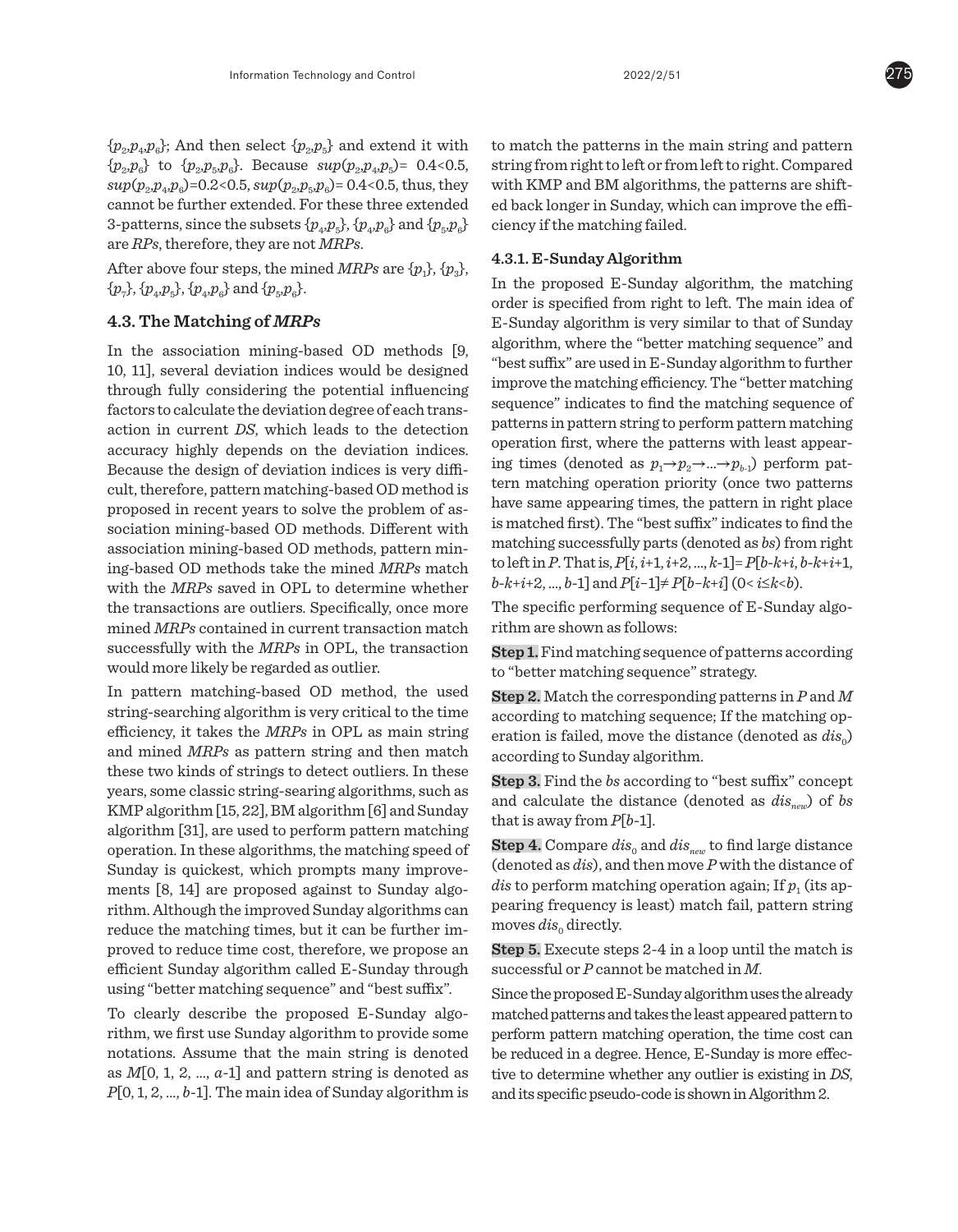**Algorithm 2:** E-Sunday

**Input:** Outlier patterns, *MRPs* **Output:** matching result

01.find matching sequence  $(p_1 \rightarrow p_2 \rightarrow ... \rightarrow p_{h-1})$ 

02. $\mathbf{if}$   $m_{j}$  <  $m_{n\text{-}1}$   $\mathbf{then}$  //  $m_{j}$  is the corresponding pattern in *M*

03. match  $p_1$  with  $m_i$ 

- 04. **if** matching failed **then**
- 05. move *P* backwards with the distance of  $dis<sub>o</sub>$
- 06. go to 03
- 07. **else**
- 08. match  $p_2$  with  $M$
- 09. **if** matching failed **then**
- 10. calculate *dis*
- 11. move *P* backwards with the distance of *dis*
- 12. go to 03
- 13. **else**
- 14. **return** success
- 15. **end if**
- 16. **end if**
- 17.**else**
- 18. **return** false

19.**end if**

# **4.3.2. An Example of E-Sunday Algorithm**

To give a better description of proposed E-Sunday algorithm, we use next example (*P* is "*cbadacb*", M is "*ccacecbdbcbacbaceaecdecbfcbadacb*") to explain it. The process of E-Sunday algorithm is shown in Figure 4. of E-Sunday algorium is shown in Figure <del>1</del>.

#### Figure 4 Figure 4.

Pattern matching process



1 Search for the matching sequence of pattern string. In this example, matching sequence is " $d \rightarrow b \rightarrow c \rightarrow a$ ".

- **2** Pattern "*d*" in *P* is matched with "*c*" in *M* in round 1, and then  $P$  moves right with the distance of  $dis<sub>o</sub>$ because "*d*" is not matched.
- **3** Pattern "*d*" in *P* is matched successfully with that in *M* in round 2, and then other patterns in *P* is matched with that in *M* in turn according to matching sequence; The *bs* is found and *dis<sub>new</sub>* is calculated in the next, and *P* moves right with *dis*  for the failure matching.
- **4** In round 3, it is same to the process of round 1 and moves right with  $dis<sub>o</sub>$ .
- **5** In round 4, it is same to the process of round 2 and moves right with  $dis<sub>o</sub>$ .
- **6** In round 5, pattern string is matched successful.

In this example, compared with Sunday algorithm, the reduced moving times in E-Sunday algorithm is 5. It verifies that the use of E-Sunday algorithm can improve the matching efficiency.

# 5. Experiments and Analysis

*T*10, a sparse dataset) and *T*30.*I*10.*D*1000K (abbreviated as *T*30, a dense dataset) that are generated from IBM data generator) and two public datasets<sup>1</sup> (includenvironment of the experiment of the experiment is  $\frac{1}{2}$ ing *Lymphography* and *WBCD* (Wisconsin Breast cancer Data). The running environment of the experiment is win 15 wan and 16 to 6 shooting on 9, and algorithms are realized in python 3.6. To verify the efficiency (including detection accuracy and time cost) of ODMRP method, the DMFI [8], MRI-AD [9], ROCF [21], CluStreamOD [25], and Adaptive-KD [36] are compared in the experiment, and the experiments is conducted under different *min\_sup* values and different |*SW*|. The performance of ODMRP method is analyzed through two synthetic datasets (including *T*10.*I*5.*D*1000K (abbreviated as ment is Win 10 with a I7-10700 2.90GHz CPU, and all

# **5.1. Detection Accuracy of ODMRP Method**

On datasets *T*10 and *T*30, the number of injected outliers is 1000 and 2000, respectively; And the outliers *Lymphography* and *WBCD* are labeled. To in datasets *Lymphography* and *WBCD* are labeled. To evaluate the ODMRP method from multiple perspec*min\_sup* value to |*SW*| on datasets *T*10 and tives, the |*SW*| and the ratio of *min\_sup* value to |*SW*| on datasets *T*10 and *T*30 is dynamic changed; While

<sup>1</sup> http://odds.cs.stonybrook.edu/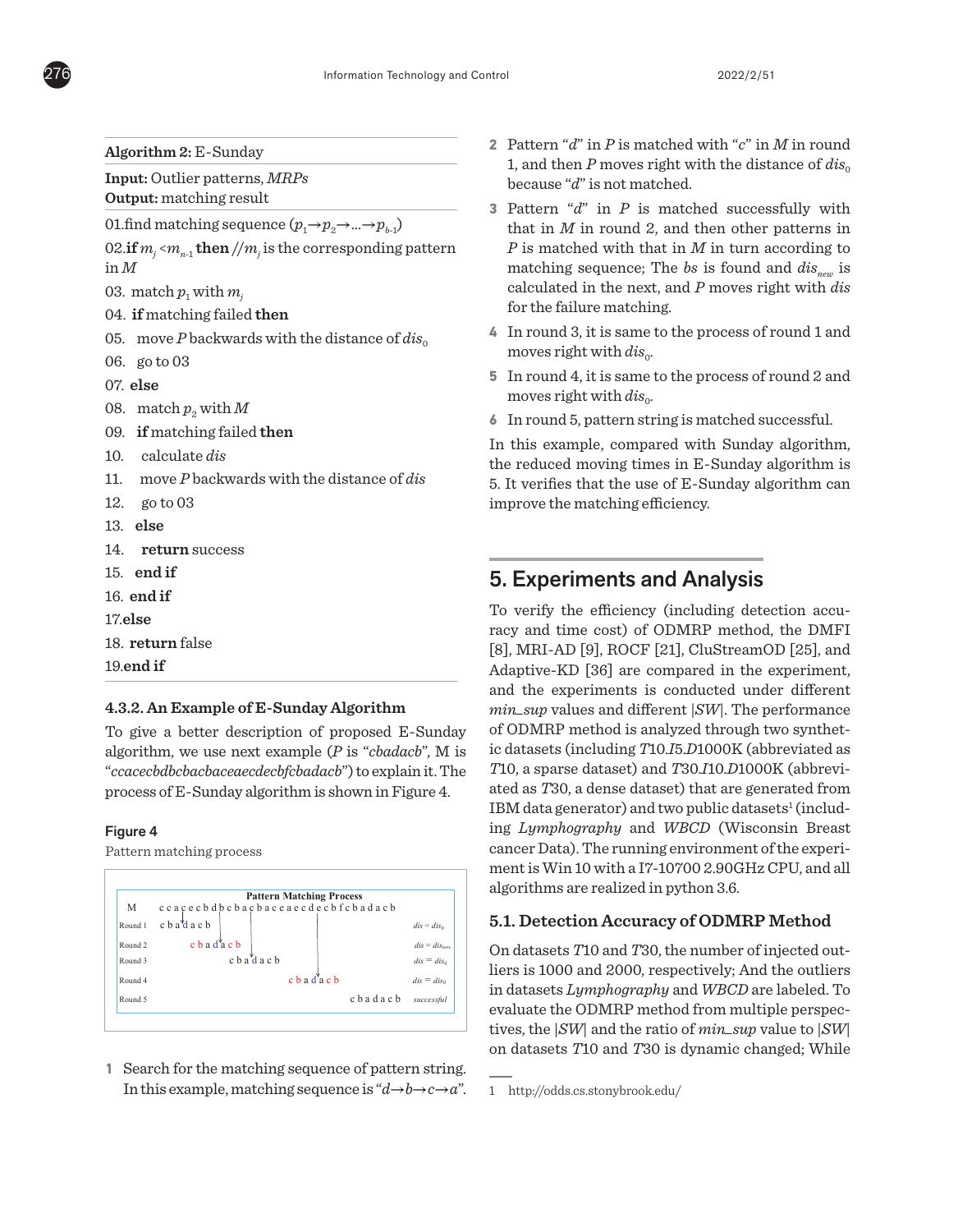the |*SW*| is set to the number of transactions and the ratio is dynamic changed on public datasets. The results are shown in Table 2 to Table 5.

As is present in Tables 2-3 that the detection accuracy of ODMRP is higher than that of five methods on two synthetic datasets. When the |*SW*| is constant, with the increase of *min\_sup* values, the detection accuracy of ODMRP method shows an increasing trend, as well as MRI-AD method; In contrast, the detection accuracy of DMFI shows a decreasing trend; While the detection accuracy of CluStreamOD, ROCF and Adaptive-KD is kept steady. The reason for appearing this situation is that when the |*SW*| is constant, with the increase of *min\_sup* values, more patterns will be *MRPs*, which leads to more patterns can be added to pattern matching phase, thus, the accuracy will be much higher; However, the number of mined frequent patterns shows a decreasing trend under large *min\_sup* values, which results in only few patterns can be regarded as patterns to participate into pattern matching process, thus, the detection accuracy of DMFI is decreased. For the compared CluStreamOD, ROCF and Adaptive-KD methods, their detection accuracy cannot change accompanied with the *min\_sup* values, it is attributed to the foundation of outlier detection of these methods is the distance or densi-

## Table 2

Detection accuracy on dataset *T*10

ty between each data instance rather than *MRPs* or frequent patterns. When the ratio of *min\_sup* to |*SW*| is constant, the detection accuracy of all six methods shows a slowly upward trend with the increase of |*SW*|. Compared with DMFI method, because the used *MRPs* in ODMRP method are more matched with the feature of "appearing rarely" of outliers, thus, the detection accuracy of ODMRP is much higher.

It can be known from Table 4 and Table 5 that on two public datasets, with the increase of ratio, the detection accuracy of ODMRP and MRI-AD methods shows an obviously increasing trend, but the DMFI is opposite, while the detection accuracy of CluStreamOD, ROCF and Adaptive-KD keep constant. The reason for appearing this situation is that more *MRPs* can be mined from *DS* under large *min\_sup* values, which leads to more patterns can take into the process of OD. In these six compared methods, the detection accuracy of the proposed ODMRP method is obviously the highest, and the detection accuracy of Adaptive-KD method is the second highest, while the detection accuracy of DMFI under relatively large ratio is the lowest. The experimental results indicate that the proposed ODMRP method is an efficient OD method, which can accurately detect outliers from *DS* especially under large *min\_sup* values.

| Methods<br>$ SW $ (Ratio) | CluStreamOD | <b>ROCF</b> | <b>DMFI</b> | Adaptive-KD | MRI-AD | <b>ODMRP</b> |
|---------------------------|-------------|-------------|-------------|-------------|--------|--------------|
| 20(0.08)                  | 74.85%      | 84.46%      | 79.68%      | 87.03%      | 80.84% | 88.57%       |
| 20(0.1)                   | 74.85%      | 84.46%      | 75.59%      | 87.03%      | 83.13% | 89.05%       |
| 20(0.12)                  | 74.85%      | 84.46%      | 72.52%      | 87.03%      | 84.89% | 89.69%       |
| 20(0.14)                  | 74.85%      | 84.46%      | 71.02%      | 87.03%      | 86.13% | 90.33%       |
| 20(0.16)                  | 74.85%      | 84.46%      | 69.59%      | 87.03%      | 86.73% | 91.07%       |
| 20(0.18)                  | 74.85%      | 84.46%      | 67.48%      | 87.03%      | 87.18% | 91.83%       |
| 20(0.2)                   | 74.85%      | 84.46%      | 65.53%      | 87.03%      | 88.34% | 92.94%       |
|                           |             |             |             |             |        |              |
| Methods<br>$ SW $ (Ratio) | CluStreamOD | <b>ROCF</b> | <b>DMFI</b> | Adaptive-KD | MRI-AD | <b>ODMRP</b> |
| 20(0.1)                   | 74.85%      | 84.46%      | 75.59%      | 87.03%      | 83.13% | 89.05%       |
| 30(0.1)                   | 74.96%      | 84.82%      | 75.82%      | 87.41%      | 83.47% | 89.45%       |
| 40(0.1)                   | 75.13%      | 85.03%      | 76.05%      | 87.72%      | 83.61% | 89.77%       |
| 50(0.1)                   | 75.19%      | 85.25%      | 76.22%      | 87.95%      | 83.89% | 90.01%       |
| 60(0.1)                   | 75.3%       | 85.4%       | 76.45%      | 88.18%      | 84.25% | 90.17%       |
| 70(0.1)                   | 75.41%      | 85.54%      | 76.63%      | 88.34%      | 84.46% | 90.42%       |

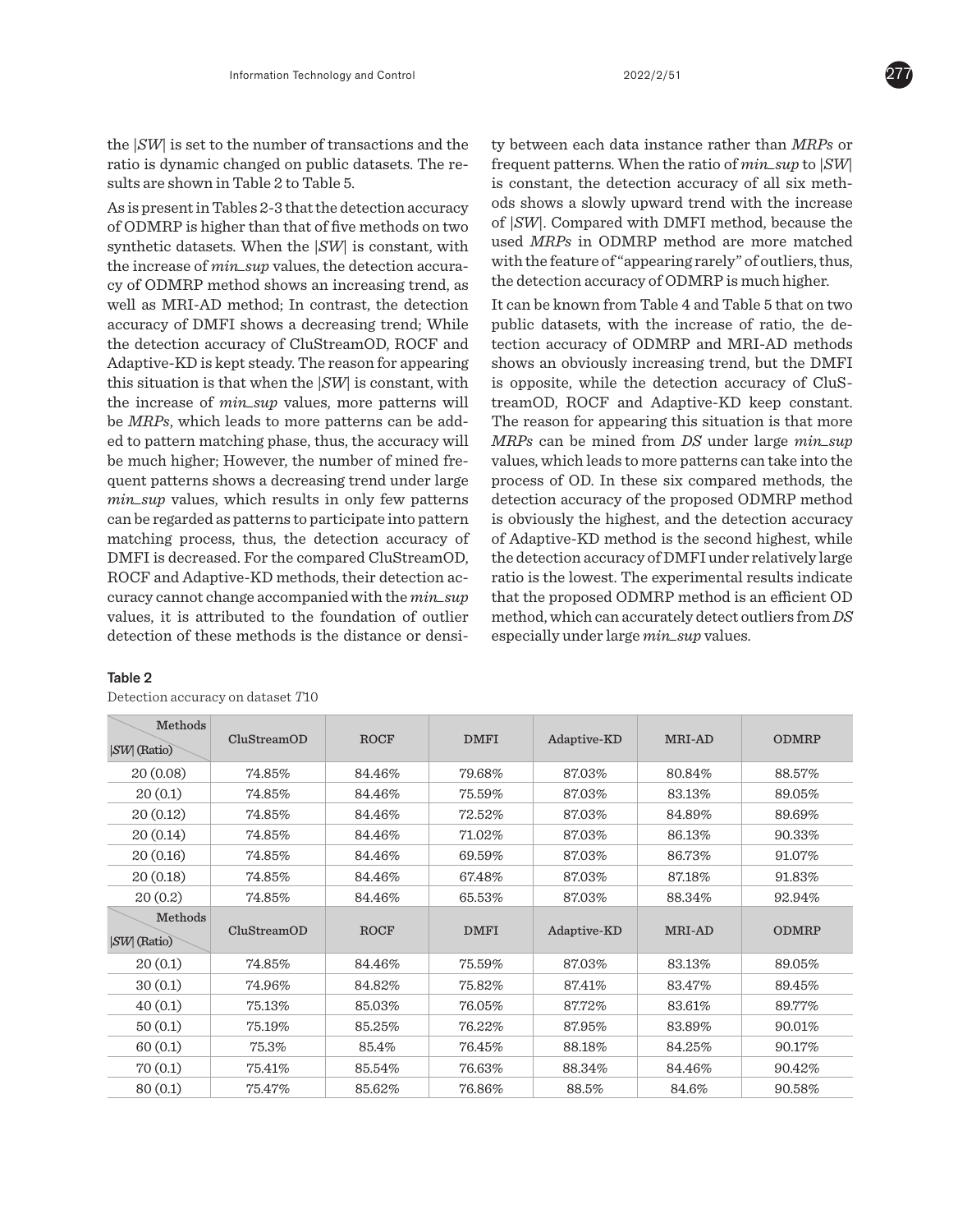| $\sim$<br>I |
|-------------|
|-------------|

Detection accuracy on dataset *T*30

| Methods<br>$ SW $ (Ratio) | CluStreamOD | <b>ROCF</b> | <b>DMFI</b> | Adaptive-KD | MRI-AD | <b>ODMRP</b> |
|---------------------------|-------------|-------------|-------------|-------------|--------|--------------|
| 20(0.2)                   | 78.77%      | 82.41%      | 79.49%      | 86.39%      | 79.97% | 89.49%       |
| 20(0.25)                  | 78.77%      | 82.41%      | 79.02%      | 86.39%      | 80.87% | 89.73%       |
| 20(0.3)                   | 78.77%      | 82.41%      | 78.65%      | 86.39%      | 82.44% | 90.17%       |
| 20(0.35)                  | 78.77%      | 82.41%      | 78.49%      | 86.39%      | 83.26% | 90.7%        |
| 20(0.4)                   | 78.77%      | 82.41%      | 78.31%      | 86.39%      | 84.57% | 91.2%        |
| 20(0.45)                  | 78.77%      | 82.41%      | 78.16%      | 86.39%      | 85.87% | 92.04%       |
| 20(0.5)                   | 78.77%      | 82.41%      | 77.91%      | 86.39%      | 86.96% | 93.11%       |
| Methods<br>$ SW $ (Ratio) | CluStreamOD | <b>ROCF</b> | <b>DMFI</b> | Adaptive-KD | MRI-AD | <b>ODMRP</b> |
| 20(0.3)                   | 78.77%      | 82.41%      | 78.65%      | 86.39%      | 82.44% | 90.17%       |
| 30(0.3)                   | 78.99%      | 82.88%      | 78.77%      | 87.03%      | 82.61% | 90.42%       |
| 40(0.3)                   | 79.15%      | 83.13%      | 78.86%      | 87.18%      | 82.75% | 90.58%       |
| 50(0.3)                   | 79.24%      | 83.3%       | 78.99%      | 87.34%      | 82.85% | 90.7%        |
| 60(0.3)                   | 79.4%       | 83.4%       | 79.05%      | 87.45%      | 82.95% | 90.79%       |
| 70(0.3)                   | 79.49%      | 83.51%      | 79.15%      | 87.53%      | 83.06% | 90.87%       |
| 80(0.3)                   | 79.65%      | 83.58%      | 79.24%      | 87.57%      | 83.23% | 90.91%       |

# Table 4

Detection accuracy on dataset *Lymphography*

| Methods<br>Ratio | CluStreamOD | ROCF | <b>DMFI</b> | Adaptive-KD | MRI-AD | <b>ODMRP</b> |
|------------------|-------------|------|-------------|-------------|--------|--------------|
| 0.2              | 60%         | 60%  | 60%         | 66.67%      | 54.55% | 75%          |
| 0.22             | 60%         | 60%  | 60%         | 66.67%      | 60%    | 75%          |
| 0.24             | 60%         | 60%  | 60%         | 66.67%      | 60%    | 75%          |
| 0.26             | 60%         | 60%  | 60%         | 66.67%      | 66.67% | 85.71%       |
| 0.28             | 60%         | 60%  | 54.55%      | 66.67%      | 66.67% | 85.71%       |
| 0.3              | 60%         | 60%  | 54.55%      | 66.67%      | 75%    | 85.71%       |

# Table 5

Detection accuracy on dataset *WBCD*

| Methods<br>Ratio | CluStreamOD | <b>ROCF</b> | <b>DMFI</b> | Adaptive-KD | MRI-AD | <b>ODMRP</b> |
|------------------|-------------|-------------|-------------|-------------|--------|--------------|
| 0.2              | 72.64%      | 79.4%       | 73.99%      | 81.57%      | 74.92% | 84.45%       |
| 0.25             | 72.64%      | 79.4%       | 72.87%      | 81.57%      | 76.6%  | 85.05%       |
| 0.3              | 72.64%      | 79.4%       | $71.77\%$   | 81.57%      | 77.85% | 86.28%       |
| 0.35             | 72.64%      | 79.4%       | 70.92%      | 81.57%      | 79.4%  | 87.23%       |
| 0.4              | 72.64%      | 79.4%       | 69.88%      | 81.57%      | 81.29% | 88.52%       |
| 0.45             | 72.64%      | 79.4%       | 69.08%      | 81.57%      | 82.7%  | 90.19%       |
| 0.5              | 72.64%      | 79.4%       | 68.09%      | 81.57%      | 84.75% | 91.57%       |

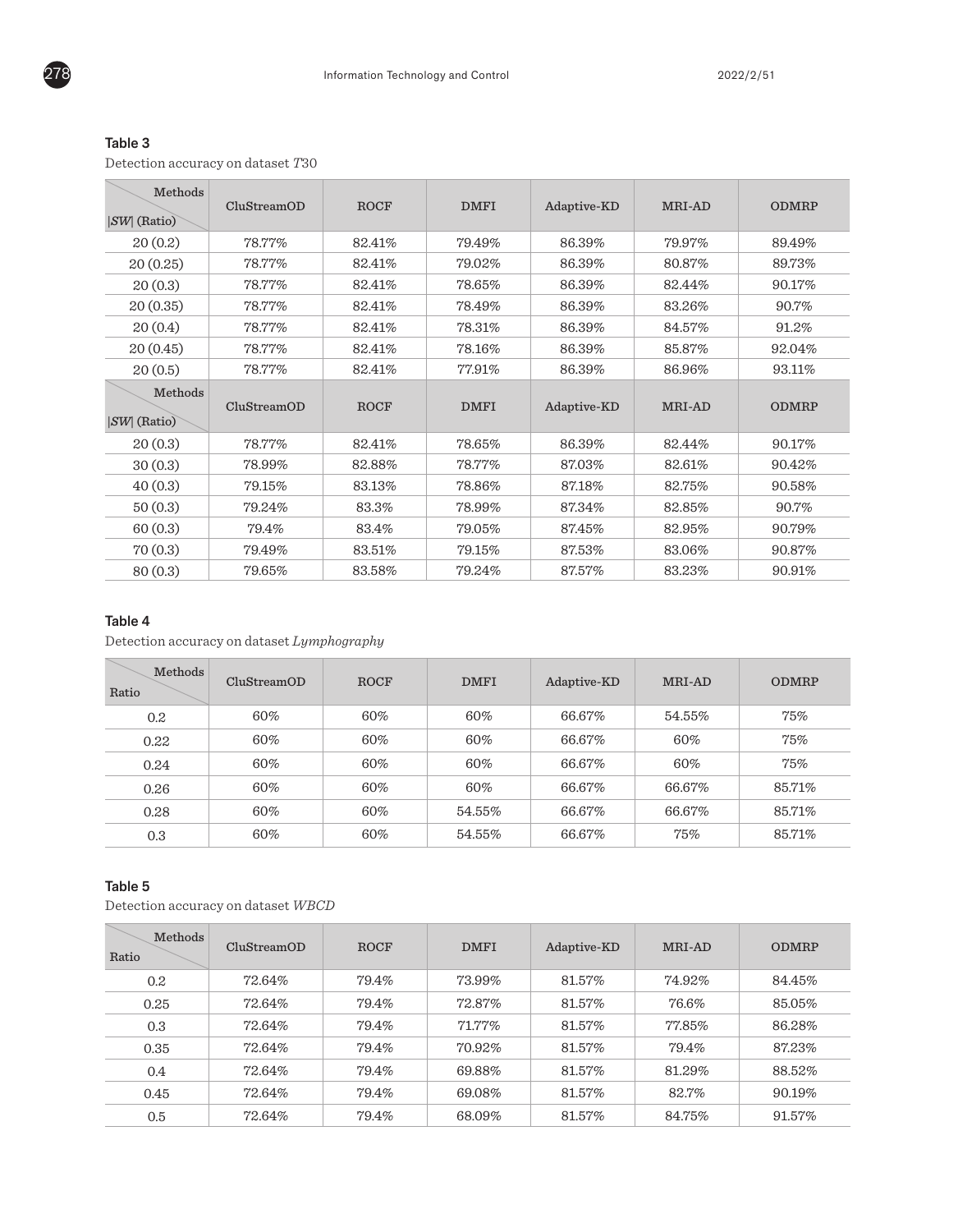# **5.2. Time Cost of ODMRP Method**

This subsection aims at testing the time cost of the proposed ODMRP method. The setting of *min\_sup* and  $|SW|$  are same to that of testing detection accuracy. Each experiment is repeated for 50 times, and the average overhead is computed and returned. *Phography* and *WBCD*, the time cos

o.36 0.3 Auaptive-RD is the longest. The reunder the same *SW*, the time cost of DMFI, MRI-<br>appearing this situation is that the pattern r AD and ODMRP methods is much longer as the ratio series of ODMRP method only is increasing, while the time cost of CluStreamOD,  $\frac{1}{2}$  mined MRPs with the patterns stored in OPL ROCF and Adaptive-KD methods keeps constant, it Adaptive-KD method needs to calculate method is well as well as well as well as well as well as well as well as well as well as well as well as  $\frac{1}{2}$ . is attributed to more patterns will become RPs, thus, lier score of each transaction, wh less patterns can attend "pattern extension" opera- outliers tions. As is shown in Figure 5(b) and Figure 5(d) that  $\alpha$ when the ratio is constant, the time cost of six com- method: pared methods shows an increasing trend with the or densi increase of  $|SW|$ , it is owing to that the patterns have relation more possibility to be frequent patterns in large  $SW$  t tions. As is shown in Figure 5(b) and Figure 5(d) that  $\cos$  cess of (  $\frac{1}{2}$  results in the proposed in the proposed that the proposed in the proposed in the proposed in the proposed in the proposed in the proposed in the proposed in the proposed in the proposed in the proposed in the pr  $\frac{1}{2}$  $\mathbf{P}$  method is an efficient  $\mathbf{P}$  method, which  $\mathbf{P}$ more possibility to be frequent patterns in large SW these that the proposition of  $\epsilon$  $\sum_{i=1}^{n}$  method is an efficient  $\sum_{i=1}^{n}$  method is an efficient  $\sum_{i=1}^{n}$ 

than that in small *SW*. In the compared six methods, the time cost of ODMRP method is much shorter than other methods, while the time cost of Adaptive-KD method is much longer than other methods.

 $\alpha$  od is also the shortest under large r  $\alpha$  od is also the shortest under large r  $\alpha$  of a can be seen from Figure 5(a) and Figure 5(c) that  $\alpha$  cost of Adantive-KD is the long-It can be known from Figure 6 that on datasets *Lymphography* and *WBCD*, the time cost of ODMRP meth- $\frac{1}{2}$  code is also the shortest under large ratio, while the time een from Figure 5(a) and Figure 5(c) that  $\frac{1}{2}$  cost of Adoptive KD is the largest. The resear for igure  $5(a)$  and Figure  $5(c)$  that cost of Adaptive-KD is the longest. The reason for alme  $|SW|$ , the time cost of DWF1, MR1-appearing this situation is that the pattern matching MRP methods is much longer as the ratio process of ODMRP method only needs to match the while the time cost of CluStreamOD and MPD with the unttawns stand in ONL and the the time cost of Clustream CD, mined *MRPs* with the patterns stored in OPL, and the KD methods keeps constant, it Adaptive-KD method needs to calculate the local outpatterns will become *RPs*, thus, lier score of each transaction, while the calculation of outlier score is very time-consuming. Because the pro-**5.2. Time COD** in CluStreamOD, ROCF and Adaptive-KD methods is only relying on the calculation of distance or density between each data instance, which has no relation to the set of *min\_sup*, thus, the time cost of these three methods keeps stable under different ratio. *i* to the set of *min\_sup*, thus, the time cost of und 9 with the patterns store<br>... *V*D wath ad waadwis ...bul This subsection and the testing the testing the time constanting because the proof in ontological proof and halping its<br>Figures methods of the setting of distance of *m* only relying on the calculation of ulstance tes de contrade de termente de la contrade de la contrade de la contrade de la contrade de la contrade de la contrade de la contrade de la contrade de la contrade de la contrade de la contrade de la contrade de la contrade  $\mu$  to the set of *min* sup, thus, the third cost of iree methods keeps stable under different ratio. nod needs to calculate the loc  $StreamOD, ROCF and Aaaptive- $\Lambda$ D$  $e$  appendix method. The calculation of distance n each data instance, which has no t of  $mn\_sup$ , thus, the time cost of the time cost of DMFI, MRI-<br>
appearing this situation is that the pattern r<br>
process of ODMRP method only needs to m<br>
he time cost of CluStreamOD under large *minder minder minder minder*. The consuming because the provider the time consuming the time test of the time testing the time testing the t of the proposed on the proposed of distance. of *min\_sup* and |*SW*| are same to that of  $t_{\text{ref}}$  and the detection accuracy. Each experiment  $\mathcal{L}$  $\frac{1}{2}$  of  $\frac{1}{2}$  the average for  $\frac{1}{2}$  the average  $\frac{1}{2}$  .  $\frac{1}{2}$   $\frac{1}{2}$  are  $\frac{1}{2}$  .  $\frac{1}{2}$  .  $\frac{1}{2}$  .  $\frac{1}{2}$  .  $\frac{1}{2}$  .  $\frac{1}{2}$  .  $\frac{1}{2}$  .  $\frac{1}{2}$  .  $\frac{1}{2}$  .  $\frac{1}{2}$  .  $\frac{$ ds neeps staste and returned in ratio.

# Figure 5 **Figure 5**

Time cost on datasets *T*10 and *T*30 **Figure 5 Figure 5 Figure 5**

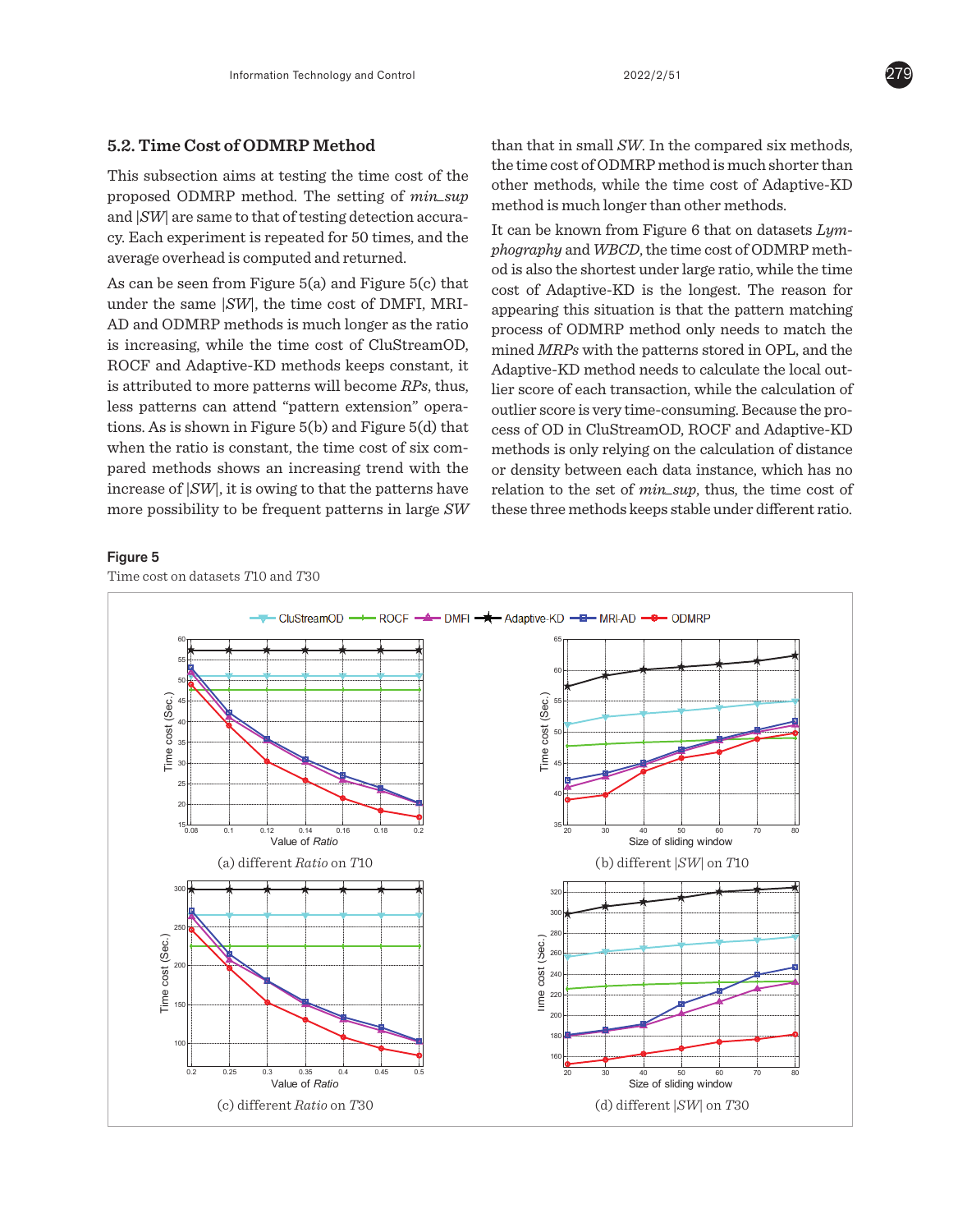

## Figure 6

Time cost on datasets *Lymphography* and *WBCD*

# **6. Conclusion**

CluStreamOD, ROCF and Adaptive-KD methods CluStreamOD, ROCF and Adaptive-KD methods  $k = \frac{1}{2}$ eniclency under large *mill* sup values as well as detect (can be  $R^2$ outliers in *DS* with less time cost, this paper proposes well as containing the contact of the contact of the cost of the cost of the cost of the cost of the cost of the cost of the cost of the cost of the cost of the cos an efficient OD method called ODMRP based on the  $\frac{1}{2}$  In the figure  $\frac{1}{2}$ *MRP* mining and pattern matching. In the pattern min-<br>
opL to ing phase, the proposed *MRP* mining method MRPM ODMRP first constructs two matrixes to store the information  $\qquad$  ply the O of transactions and frequent 2-patterns, and then performs "pattern extension" operations to mine longer  $\overline{\text{Acknow}}$ *MRPs*. The mining of *MRPs* can reduce the number of This work patterns used in pattern matching phase since they are doctoral the compressions of *RPs*, it is benefit to reduce the time 2021 the pattern matching phase, we introduce an efficient Natural S string-searching algorithm called E-Sunday, it adopts ucation 1 the "better matching sequence" and "better suffix" to and the accelerate the matching speed. Extensive experiments Project ( keeps constant of the monetage constant in the more patterns in the more patterns in the more patterns in the more patterns in the more patterns in the more patterns in the more patterns in the more patterns in the more pa To solve the problem that DMFI method performs in-<br>  $k$  problem that  $D_{\text{WLP}}$  include performs in  $\sim$  show the efficiency under large *min\_sup* values as well as detect detect o cost on the follow-up pattern matching operation. In

MRI-AD and ODMRP methods is much longer as

MRI-AD and ODMRP methods is much longer as

MRI-AD and ODMRP methods is much longer as

#### the patterns stored in OPL, and the Adaptive-KD stored in OPL, and the Adaptive-KD stored in OPL, and the Adaptive-KD stored in OPL, and the Adaptive-KD stored in OPL, and the Adaptive-KD stored in OPL, and the Adaptive-KD  $\cos$

1. Adda, M., Wu, L., Feng, Y. Rare Itemset Mining. Proceed- 2. Agrav ings of 6th International Conference on Machine Learn-<br>Assoc ing and Applications, Los Alamitos, USA, December 13-al Co 15, 73-80. https://doi.org/10.1109/ICMLA.2007.106 dl.acu

method only needs to match the mined *MRPs* with

method only needs to match the mined *MRPs* with

 $\mathcal{L}$  is since the reason for appearing the reason for appearing the situation is situation is situation in

method only needs to match the mined *MRPs* with

show that the ODMRP method can more accurately detect outliers in *DS* than five compared methods as well as consume shorter time.

In the future, we would like to build a more complete OPL to further improve the detection accuracy of ODMRP method; In addition, we also would like to apply the ODMRP method to some real-life applications. matching phase, we introduce an efficient matching phase, we introduce an efficient matching phase, we introduce an efficient

#### $\bf Acknowledgements$  $\frac{1}{\sqrt{2}}$  string-searching-searching algorithm called E-Sunday,  $\frac{1}{\sqrt{2}}$

This work was partly supported by the China Postdoctoral Science Foundation (Grant number: 2021M691310), the Postdoctoral Science Foundation of Jiangsu Province (Grant number: 2021K636C), the Natural Science Foundation of the Jiangsu Higher Education Institutions (Grant number: 21KJB520031), and the Future Network Scientific Research Fund Project (Grant number: FNSRFP-2021-YB-50).

**Acknowledgements Acknowledgements Acknowledgements** 2. Agrawal, R., Srikant, R. Fast Algorithms for Mining al Conference on VLDB, 1994, pages 487-499. https:// dl.acm.org/doi/10.5555/645920.672836 Association Rules. Proceedings of 20th Internation-

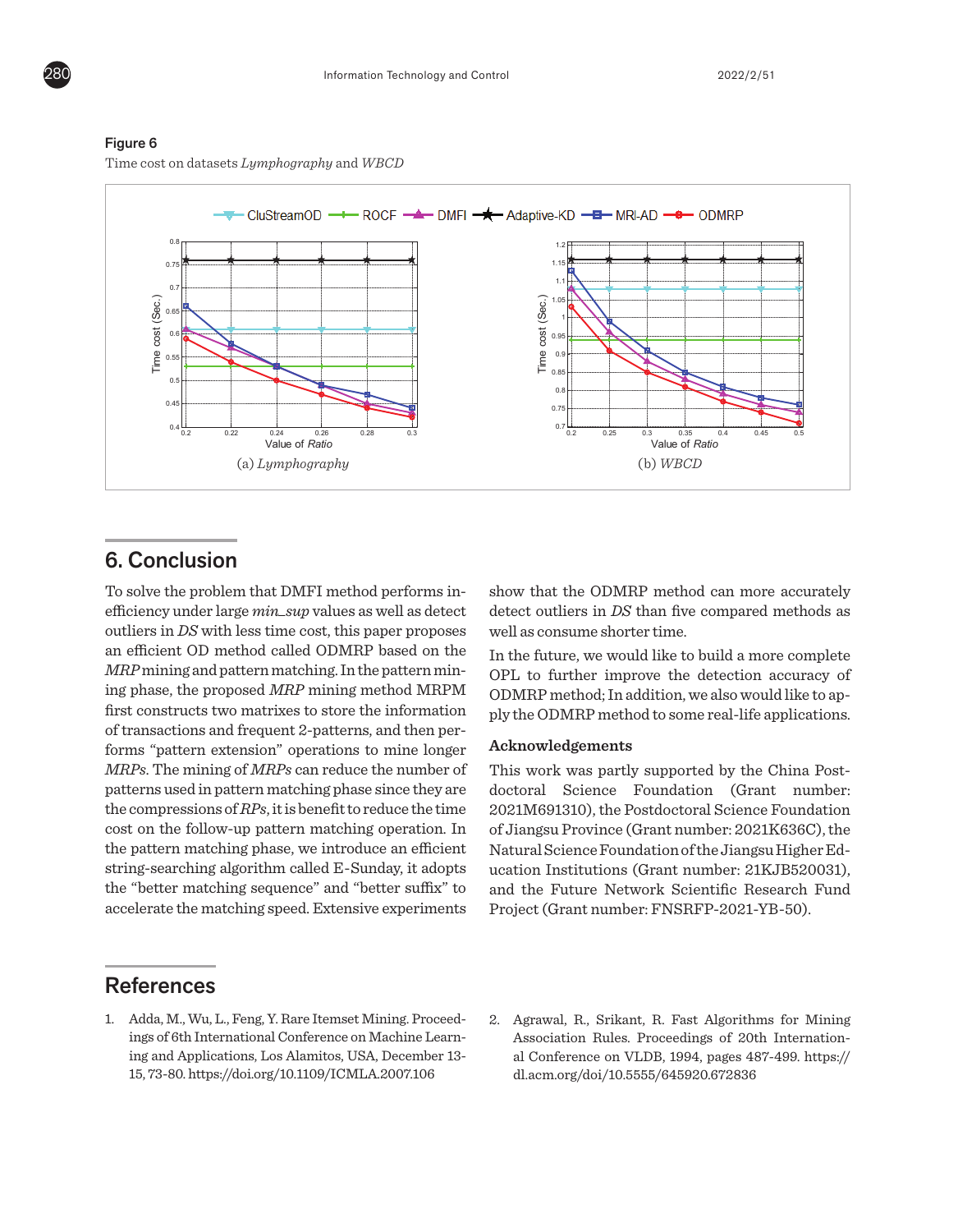- 3. Angiulli, F., Basta, S., Lodi, S., Sartori, C. Reducing Distance Computations for Distance-based Outliers. Expert Systems with Applications, 2020, 147, 113215. https://doi.org/10.1016/j.eswa.2020.113215
- 4. Assent, I., Kranen, P., Baldauf, C., Seidl, T. AnyOut: Anytime Outlier Detection on Streaming Data. Proceedings of the 17th International Conference on Database Systems for Advanced Applications (DASFAA), Busan, Korea, April 15-18, 2012, 228-242. https://doi. org/10.1007/978-3-642-29038-1\_18
- 5. Bagdonavicius, V., Petkevicius, L. A New Multiple Outliers Identification Method in Linear Regression. Metrika, 2020, 83, 275-296. https://doi.org/10.1007/s00184- 019-00731-8
- 6. Boyer, R. S., Moore, J. S. A Fast String Searching Algorithm. Communications of the ACM, 1977, 20(10), 762- 772. https://doi.org/10.1145/359842.359859
- 7. Cagliero, L., Garza, P. Infrequent Weighted Itemset Mining Using Frequent Pattern Growth. IEEE Transactions on Knowledge and Data Engineering, 2014, 26(4), 903-915. https://doi.org/10.1109/TKDE.2013.69
- 8. Cai, S. H., Sun, R. Z., Cheng, C. M., Wu, G. Exception Detection of Data Stream Based on Improved Maximal Frequent Itemsets Mining. Proceedings of 11th Springer Chinese Conference on Trusted Computing and Information Security, Changsha, China, September 14-17, 2017, 112-125. https://doi.org/10.1007/978-981- 10-7080-8\_10
- 9. Cai, S. H., Sun, R. Z., Mu, H. Y., Shi, X. C., Yuan, G. A Minimum Rare-Itemset-Based Anomaly Detection Method and Its Application on Sensor Data Stream. Proceedings of 14th CCF Conference on Computer Supported Cooperative Work and Social Computing, Kunming, China, August 16-18, 2019, 116-130. https:// doi.org/10.1007/978-981-15-1377-0\_9
- 10. 10. Cai, S. H., Li, S. C., Yuan, G., Hao, S. B., Sun, R. Z. Mi-FI-Outlier: Minimal Infrequent Itemset-Based Outlier Detection Approach on Uncertain Data Stream. Knowledge-Based Systems, 2020, 191, 105268. https://doi. org/10.1016/j.knosys.2019.105268
- 11. Cai, S. H., Li, L., Li, S. C., Sun, R. Z., Yuan, G. An Efficient Approach for Outlier Detection from Uncertain Data Streams Based on Maximal Frequent Patterns. Expert Systems with Applications, 2020, 160, 113646. https:// doi.org/10.1016/j.eswa.2020.113646
- 12. Cao, K. Y., Wang, G. R., Han, D. H., Ding, G. H., Wang, A. X., Shi, L. X. Continuous Outlier Monitoring on Uncertain Data Streams. Journal of Computer Science and Tech-

nology, 2014, 29(3), 436-448. https://doi.org/10.1007/ s11390-014-1441-x

- 13. Carmona, J., Lopez, L., Mateo, J., Jimenez, L., Aldana, E. A Distance-based method for Outlier Detection on High Dimensional Datasets. IEEE Latin America Transactions, 2020, 18(3), 589-597. https://doi.org/10.1109/ TLA.2020.9082731
- 14. Chen, J. F., Cai, S. H., Zhu, L. L., Guo, Y. C., Huang, R. B., Zhao, X. L., Sheng, Y. Q. An Improved String-searching Algorithm and Its Application in Component Security Testing. Tsinghua Science and Technology, 2016, 21(3), 281-294. https://doi.org/10.1109/TST.2016.7488739
- 15. Cho, S., Na, J. C., Park, K., Sim, J. S. A Fast Algorithm for Order-Preserving Pattern Matching. Information Processing Letters, 2015, 115(2), 397-402. https://doi. org/10.1016/j.ipl.2014.10.018
- 16. Din, S. U., Shao, J. M., Kumar, J., Ali, W., Liu, J. M., Ye, Y. Online Reliable Semi-Supervised Learning on Evolving Data Streams. Information Sciences, 2020, 525, 153- 171. https://doi.org/10.1016/j.ins.2020.03.052
- 17. Han, J.W., Pei, J., Yin, Y. Mining Frequent Patterns Without Candidate Generation. Proceedings of the ACM SIGMOD International Conference on Management of Data, Dallas, USA, May 16-18, 2000, 1-12. https://doi. org/10.1145/335191.335372
- 18. Hawkins, D.M. Identification of Outliers. London: Chapman and Hall, 1980. https://doi.org/10.1007/978- 94-015-3994-4
- 19. He, Z., Xu, X., Huang, Z. J., Deng, S. FP-Outlier: Frequent Pattern Based Outlier Detection. Computer Science and Information Systems, 2005, 2(1), 103-118. https:// doi.org/10.2298/CSIS0501103H
- 20. Hongle, D., Yan, Z., Gang, K., Lin, Z., Chen, Y.C. Online Ensemble Learning Algorithm for Imbalanced Data Stream. Applied Soft Computing, 2021, 107, 107378. https://doi.org/10.1016/j.asoc.2021.107378
- 21. Huang, J., Zhu, Q., Yang, L., Cheng, D., Wu, Q. A Novel Outlier Cluster Detection Algorithm Without Top-n Parameter. Knowledge-Based Systems, 2017, 121, 32- 40. https://doi.org/10.1016/j.knosys.2017.01.013
- 22. Knuth, D. E., Morris, J. H., Pratt, V. R. Fast Pattern Matching in Strings. SIAM Journal on Computing, 1977, 6(2), 323-350. https://doi.org/10.1137/0206024
- 23. Koupaie, H., Ibrahim, S., Hosseinkhani, J. Outlier Detection in Stream Data by Clustering Method. International Journal of Advanced Computer Science and Information Technology, 2013, 2(3), 25-34.